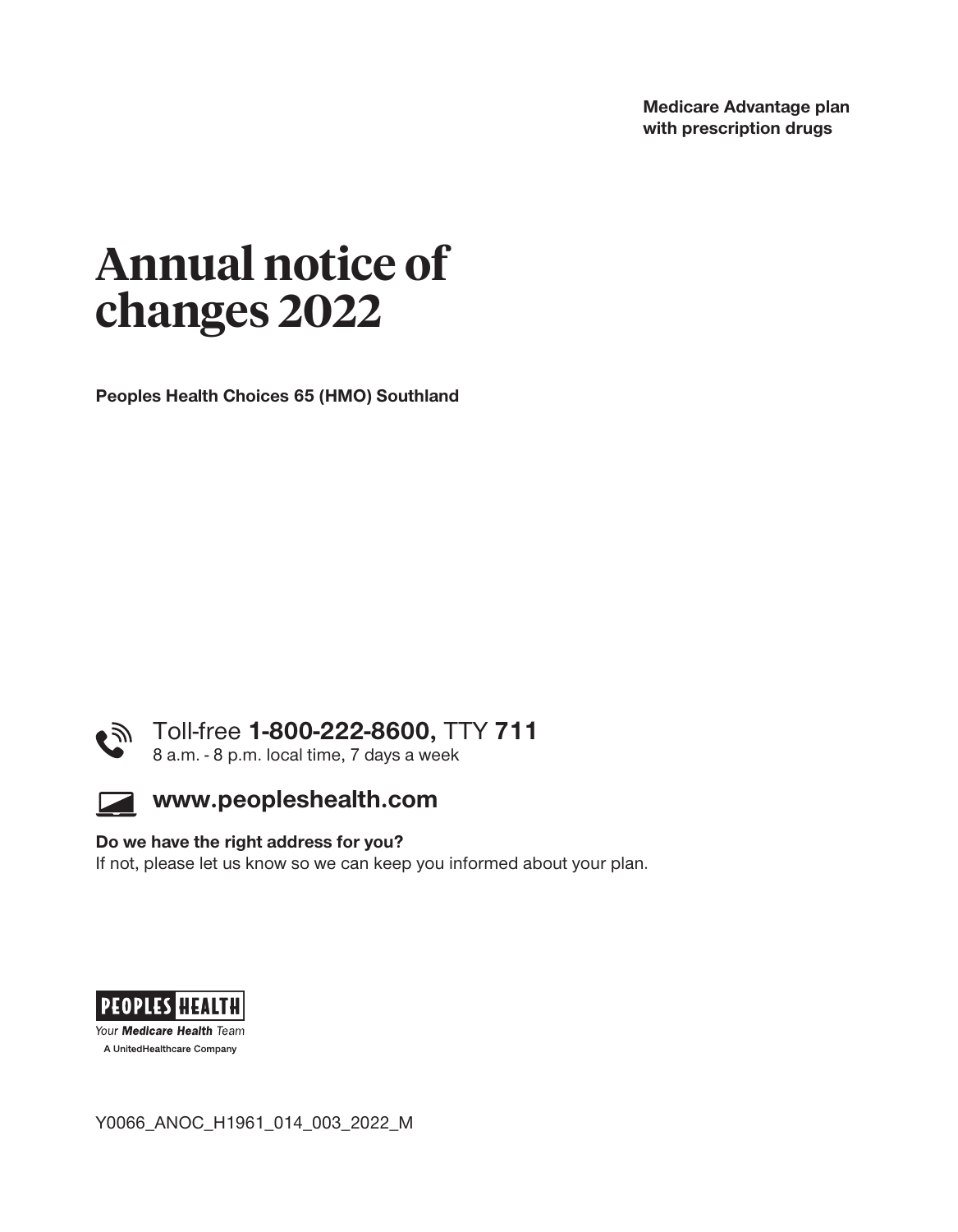# **Find updates to your plan for next year**

**This notice provides information about updates to your plan, but it doesn't include all of the details. Throughout this notice you will be directed to www.peopleshealth.com to review the details online. All of the below documents will be available online by October 15, 2021.** 

# **Provider Directory**

**Review the 2022 Provider Directory online to make sure your providers (primary care provider, specialists, hospitals, etc.) and pharmacies will be in the network next year.** 

# **Drug List (Formulary)**

**You can look up which drugs will be covered by your plan next year and review any new restrictions on our website.** 

# **Evidence of Coverage (EOC)**

**Review your 2022 EOC for details about plan costs and benefits. The EOC is the legal, detailed description of your plan benefits. It explains your rights and the rules you need to follow to get covered services and prescription drugs. It also has information about the quality program, how medical coverage decisions are made and your Rights and Responsibilities as a member.**

### **Would you rather get paper copies?**

**If you want a paper copy of what is listed above, please contact our Member Services at 1-800-222-8600 (TTY users should call 711). Hours are 8 a.m. - 8 p.m. local time, 7 days a week.**

# **Would you rather get less paper?**

**Simplify your life with online delivery of plan materials. You can securely access your plan documents online anytime, anywhere. Register at www.peopleshealth.com to sign up for online delivery today.**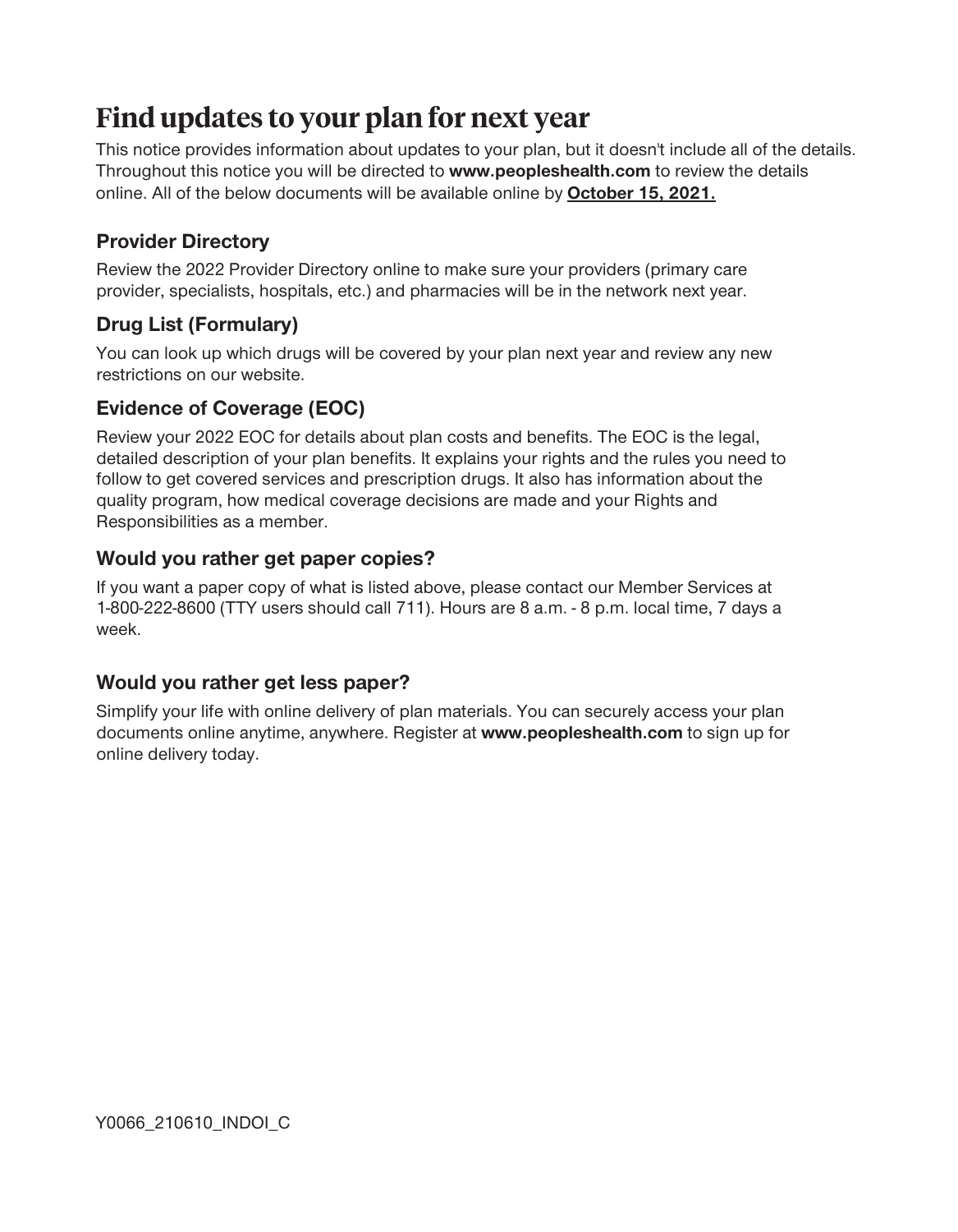# **Annual notice of changes for 2022**



**You are currently enrolled as a member of Peoples Health Choices 65 (HMO).** 

**Next year, there will be some changes to the plan's costs and benefits. This booklet tells about the changes.** 

**You have from October 15 until December 7 to make changes to your Medicare coverage for next year.** 

# **What to do now**

#### **1. Ask: Which changes apply to you**

- **£ Check the changes to our benefits and costs to see if they affect you.** 
	- □ **It's important to review your coverage now to make sure it will meet your needs next year.**
	- □ Do the changes affect the services you use?
	- □ Look in Section 1 for information about benefit and cost changes for our plan.
- **£ Check the changes in the booklet to our prescription drug coverage to see if they affect you.** 
	- □ Will your drugs be covered?
	- □ Are your drugs in a different tier, with different cost sharing?
	- □ Do any of your drugs have new restrictions, such as needing approval from us before you fill **your prescription?**
	- **· Can you keep using the same pharmacies? Are there changes to the cost of using this pharmacy?**
	- **· Review the 2022 Drug List and look in Section 1.6 for information about changes to our drug coverage.**
- **1** Your drug costs may have risen since last year. Talk to your doctor about lower cost **alternatives that may be available for you; this may save you in annual out-of-pocket costs throughout the year. To get additional information on drug prices visit [go.medicare.gov/](http:go.medicare.gov) drugprices, and click the "dashboards" link in the middle of the second Note toward the bottom of the page. These dashboards highlight which manufacturers have been increasing their prices and also show other year-to-year drug price information. Keep in mind that your plan benefits will determine exactly how much your own drug costs may change.**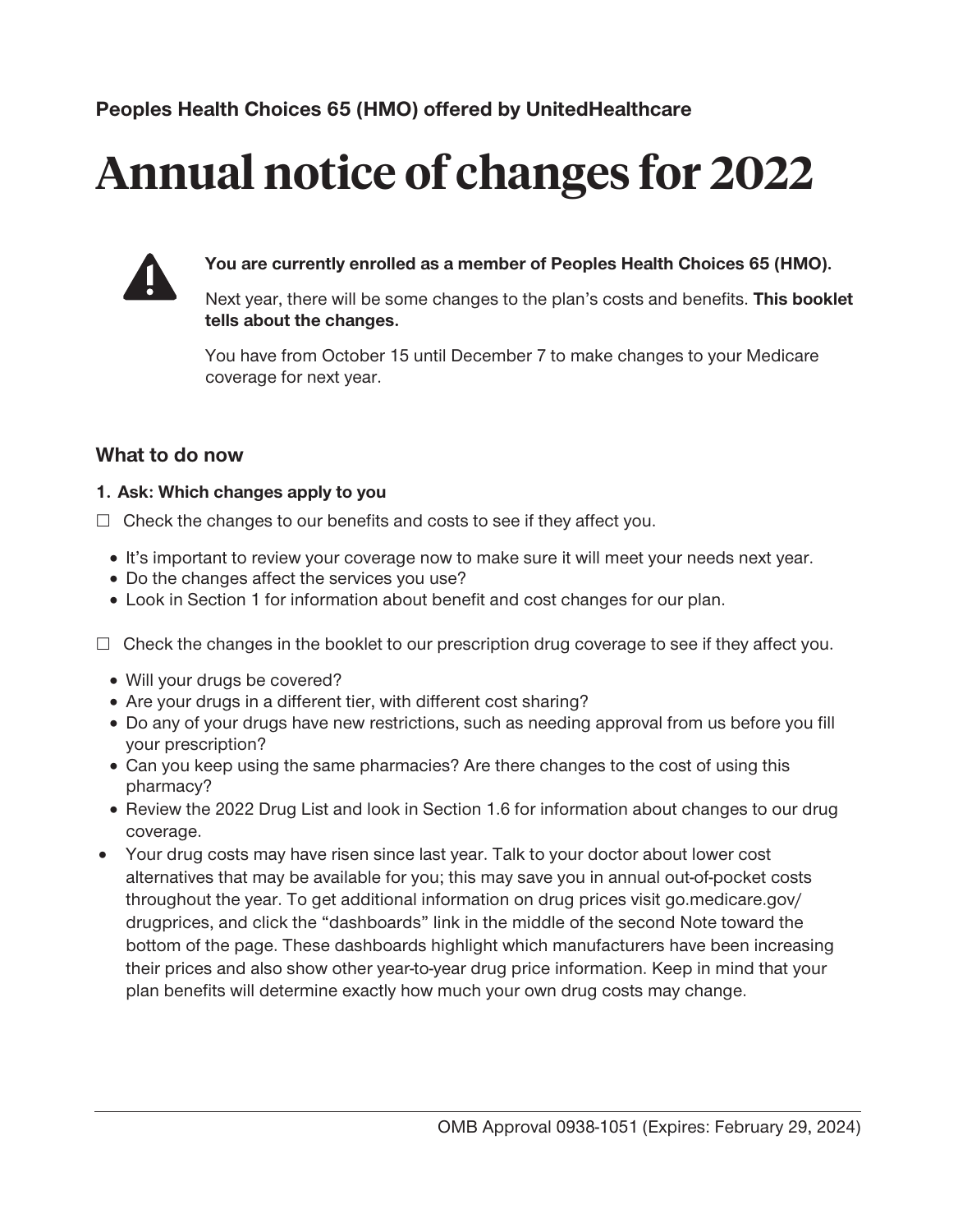- **£ Check to see if your doctors and other providers will be in our network next year.** 
	- □ Are your doctors, including specialists you see regularly, in our network?
	- **· What about the hospitals or other providers you use?**
	- □ Look in Section 1.3 for information about our Provider Directory.
- **£ Think about your overall health care costs.** 
	- □ How much will you spend out-of-pocket for the services and prescription drugs you use **regularly?**
	- □ How much will you spend on your premium and deductibles?
	- □ How do your total plan costs compare to other Medicare coverage options?
- **£ Think about whether you are happy with our plan.**
- **2. Compare: Learn about other plan choices**
- **£ Check coverage and costs of plans in your area.** 
	- □ Use the personalized search feature on the Medicare Plan Finder at <www.medicare.gov/plan>**compare website.**
	- □ Review the list in the back of your Medicare & You 2022 handbook.
	- □ Look in Section 2.2 to learn more about your choices.
- **£ Once you narrow your choice to a preferred plan, confirm your costs and coverage on the plan's website.**
- **3. Choose: Decide whether you want to change your plan** 
	- **· If you don't join another plan by December 7, 2021, you will be enrolled in Peoples Health Choices 65 (HMO).**
	- **· To change to a different plan that may better meet your needs, you can switch plans between October 15 and December 7.**
- **4. Enroll: To change plans, join a plan between October 15 and December 7, 2021** 
	- □ If you **don't join another plan by December 7, 2021**, you will be enrolled in Peoples Health **Choices 65 (HMO).**
	- **· If you join another plan by December 7, 2021, your new coverage will start on January 1, 2022. You will be automatically disenrolled from your current plan.**

# **Additional Resources**

- □ UnitedHealthcare does not discriminate on the basis of race, color, national origin, sex, age, or **disability in health programs and activities.**
- □ UnitedHealthcare provides free services to help you communicate with us such as letters in **other languages, Braille, large print, audio, or you can ask for an interpreter. Please contact our Member Services number at 1-800-222-8600 for additional information (TTY users should call 711). Hours are 8 a.m. - 8 p.m. local time, 7 days a week.**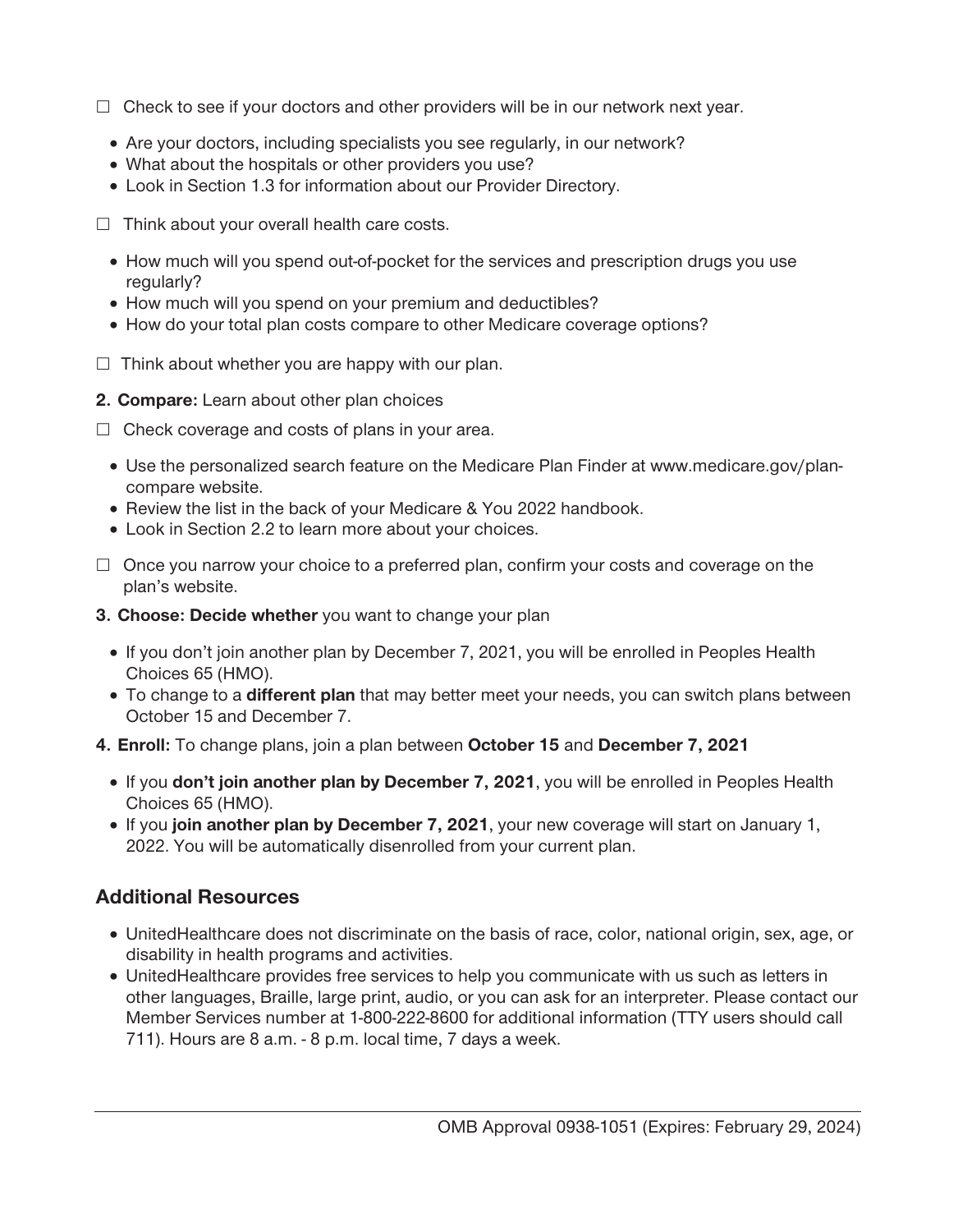- □ UnitedHealthcare ofrece servicios gratuitos para ayudarle a que se comunique con nosotros. **Por ejemplo, cartas en otros idiomas, braille, letra grande, audio o bien, usted puede pedir un intérprete. Comuníquese con nuestro número de Servicio al Cliente al 1-800-222-8600, para obtener información adicional (los usuarios de TTY deben comunicarse al 711). Los horarios de atención son de 8 a.m. a 8 p.m., hora local, los 7 días de la semana.**
- □ **Coverage under this Plan qualifies as Qualifying Health Coverage (QHC)** and satisfies the **Patient Protection and Affordable Care Act's (ACA) individual shared responsibility requirement. Please visit the Internal Revenue Service (IRS) website at [www.irs.gov/Affordable-](www.irs.gov/Affordable)Care-Act/Individuals-and-Families for more information.**

# **About Peoples Health Choices 65 (HMO)**

- □ Plans are insured through UnitedHealthcare Insurance Company or one of its affiliated **companies, a Medicare Advantage organization with a Medicare contract. Enrollment in the plan depends on the plan's contract renewal with Medicare.**
- □ When this booklet says "we," "us," or "our," it means UnitedHealthcare Insurance Company or **one of its affiliates. When it says "plan" or "our plan," it means Peoples Health Choices 65 (HMO).**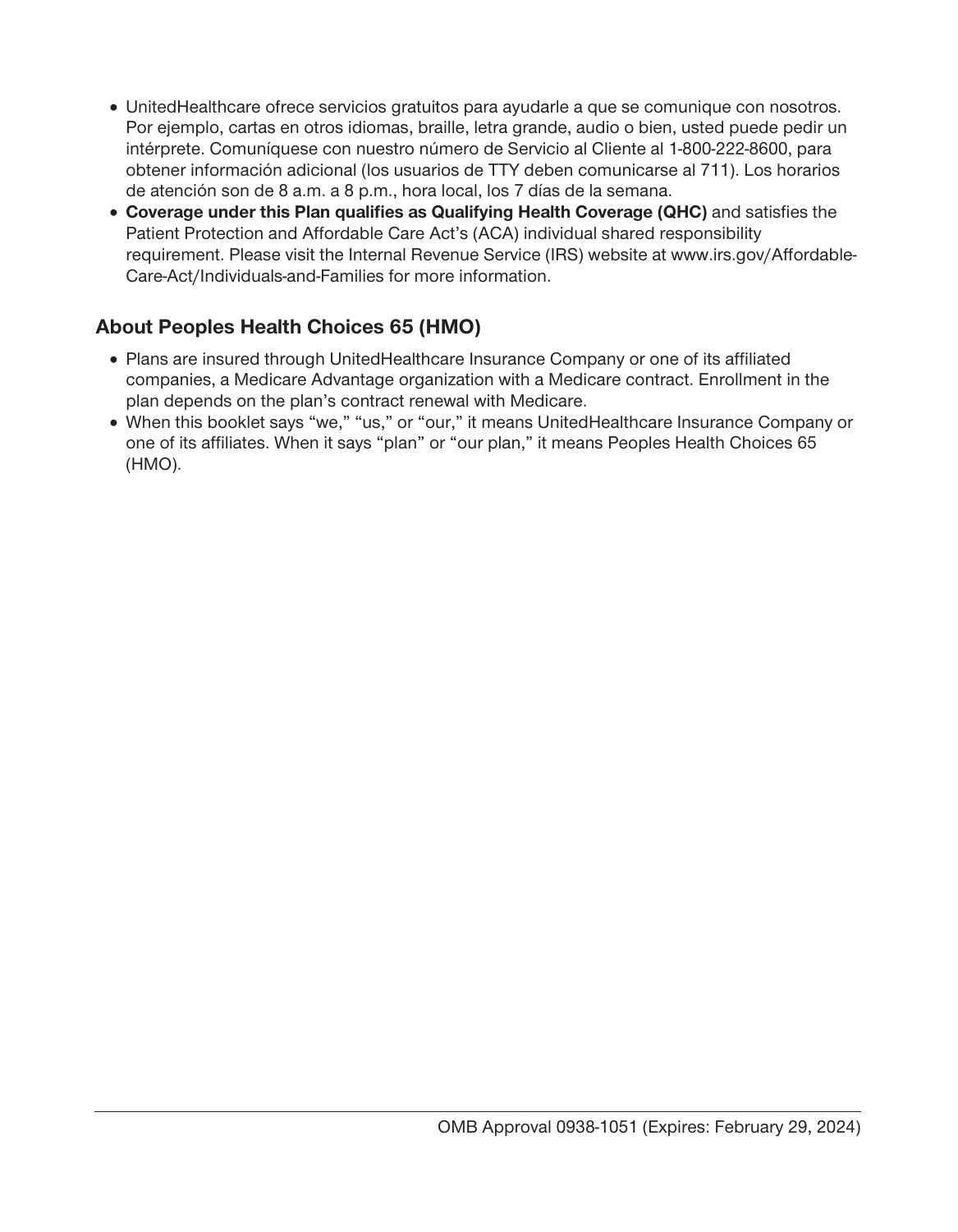# **Summary of important costs for 2022**

**The table below compares the 2021 costs and 2022 costs for Peoples Health Choices 65 (HMO) in several important areas. Please note this is only a summary of changes. A copy of the Evidence of Coverage is located on our website at [www.peopleshealth.com.](http:www.peopleshealth.com) You may also call Member Services to ask us to mail you an Evidence of Coverage.** 

| <b>Cost</b>                                                                                                                                                                                                                                                                                                                                                 | 2021 (this year)                                                                                                                                                                                    | 2022 (next year)                                                                                                                                                                               |
|-------------------------------------------------------------------------------------------------------------------------------------------------------------------------------------------------------------------------------------------------------------------------------------------------------------------------------------------------------------|-----------------------------------------------------------------------------------------------------------------------------------------------------------------------------------------------------|------------------------------------------------------------------------------------------------------------------------------------------------------------------------------------------------|
| <b>Monthly Plan Premium*</b><br>*Your premium may be higher than<br>this amount. (See Section 1.1 for<br>details.)                                                                                                                                                                                                                                          | \$0                                                                                                                                                                                                 | \$0                                                                                                                                                                                            |
| Maximum out-of-pocket amount<br>This is the most you will pay out-of-<br>pocket for your covered Part A and<br>Part B services.<br>(See Section 1.2 for details.)                                                                                                                                                                                           | \$6,700                                                                                                                                                                                             | \$6,700                                                                                                                                                                                        |
| <b>Doctor office visits</b>                                                                                                                                                                                                                                                                                                                                 | Primary care visits:<br>You pay a \$0 copayment<br>per visit.<br>Specialist visits:<br>You pay a \$30 copayment<br>per visit.                                                                       | Primary care visits:<br>You pay a \$0 copayment<br>per visit.<br>Specialist visits:<br>You pay a \$30 copayment<br>per visit.                                                                  |
| <b>Inpatient hospital stays</b><br>Includes inpatient acute, inpatient<br>rehabilitation, long-term care hospitals,<br>and other types of inpatient hospital<br>services. Inpatient hospital care starts<br>the day you are formally admitted to<br>the hospital with a doctor's order. The<br>day before you are discharged is your<br>last inpatient day. | You pay a \$85 copayment<br>each day for days 1 to 10.<br>\$0 copayment for<br>additional Medicare<br>covered days.<br>Out-of-pocket costs are<br>limited to \$850 for each<br>inpatient admission. | You pay a \$125<br>copayment each day for<br>days 1 to 10 for Medicare<br>covered hospital care<br>each time you are<br>admitted.<br>\$0 copayment for<br>additional Medicare<br>covered days. |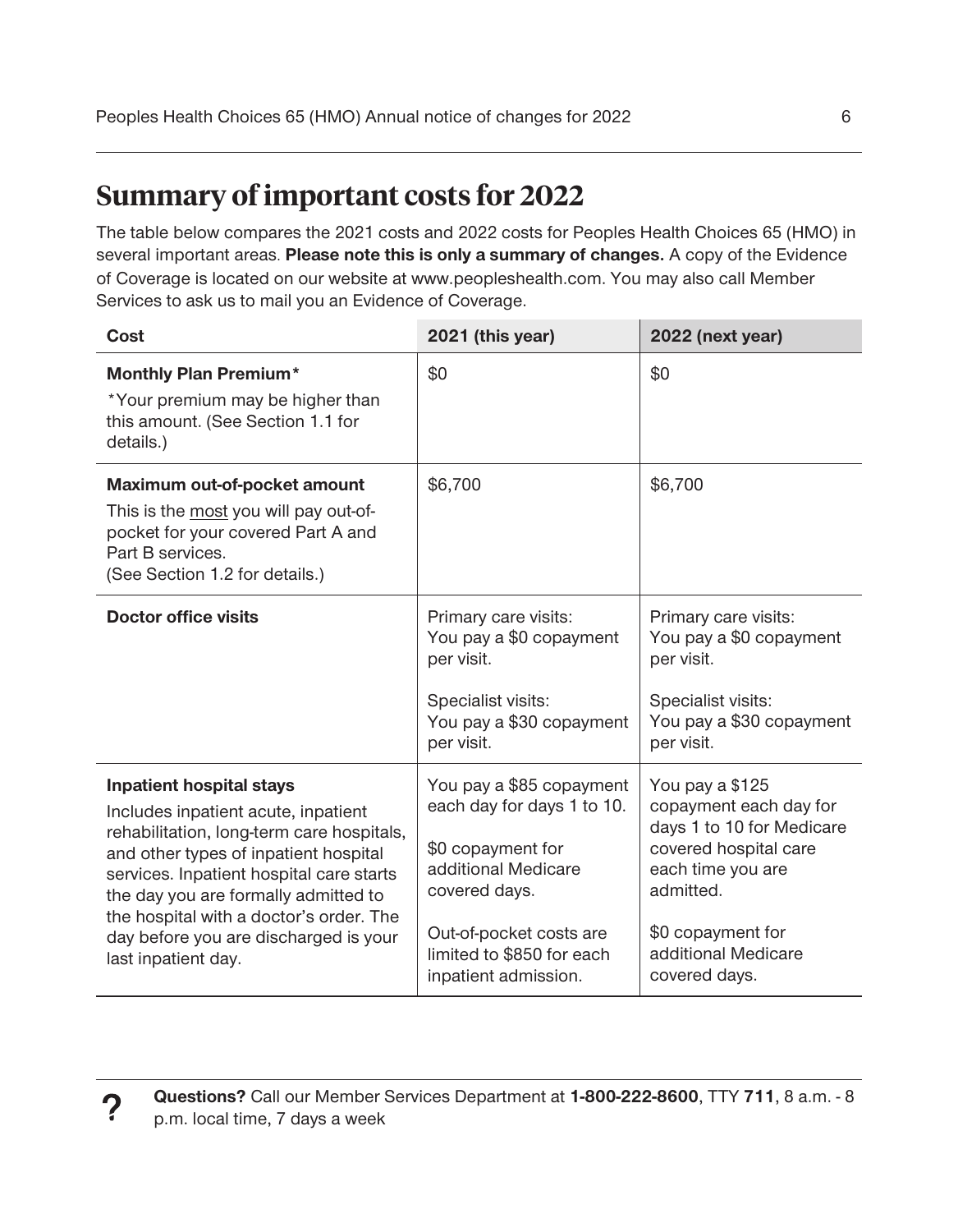| <b>Cost</b>                                                                                                                                                                                                                                                                         | 2021 (this year)                                                                                              | 2022 (next year)                                                                                              |
|-------------------------------------------------------------------------------------------------------------------------------------------------------------------------------------------------------------------------------------------------------------------------------------|---------------------------------------------------------------------------------------------------------------|---------------------------------------------------------------------------------------------------------------|
| Part D prescription drug coverage<br>(See Section 1.6 for details.)<br>To find out which drugs are Select<br>Insulin Drugs, review the most recent<br>Drug List we provided electronically. If<br>you have questions about the Drug<br>List, you can also call Customer<br>Service. | Deductible: Because we<br>have no deductible, this<br>payment stage does not<br>apply to you.                 | Deductible: Because we<br>have no deductible, this<br>payment stage does not<br>apply to you.                 |
|                                                                                                                                                                                                                                                                                     | Copays/Coinsurance for<br>a one-month (30-day)<br>supply during the Initial<br>Coverage Stage:                | Copays/Coinsurance for<br>a one-month (30-day)<br>supply during the Initial<br>Coverage Stage:                |
|                                                                                                                                                                                                                                                                                     | □ Drug Tier 1: Standard<br>retail cost-sharing (in-<br>network) \$0<br>copayment                              | □ Drug Tier 1: Standard<br>retail cost-sharing (in-<br>network) \$0<br>copayment                              |
|                                                                                                                                                                                                                                                                                     | □ Drug Tier 2: Standard<br>retail cost-sharing (in-<br>network) \$10<br>copayment                             | □ Drug Tier 2: Standard<br>retail cost-sharing (in-<br>network) \$10<br>copayment                             |
|                                                                                                                                                                                                                                                                                     | Drug Tier 3: Standard<br>retail cost-sharing (in-<br>network) \$45<br>copayment                               | Drug Tier 3: Standard<br>retail cost-sharing (in-<br>network) \$45<br>copayment                               |
|                                                                                                                                                                                                                                                                                     | $\Box$ Select Insulin Drugs <sup>1</sup> :<br>Standard retail cost-<br>sharing (in-network)<br>\$35 copayment | $\Box$ Select Insulin Drugs <sup>1</sup> :<br>Standard retail cost-<br>sharing (in-network)<br>\$35 copayment |
|                                                                                                                                                                                                                                                                                     | □ Drug Tier 4: Standard<br>retail cost-sharing (in-<br>network) \$100<br>copayment                            | Drug Tier 4: Standard<br>retail cost-sharing (in-<br>network) \$100<br>copayment                              |
|                                                                                                                                                                                                                                                                                     | Drug Tier 5: Standard<br>retail cost-sharing (in-<br>network) 33% of the<br>total cost                        | Drug Tier 5: Standard<br>retail cost-sharing (in-<br>network) 33% of the<br>total cost                        |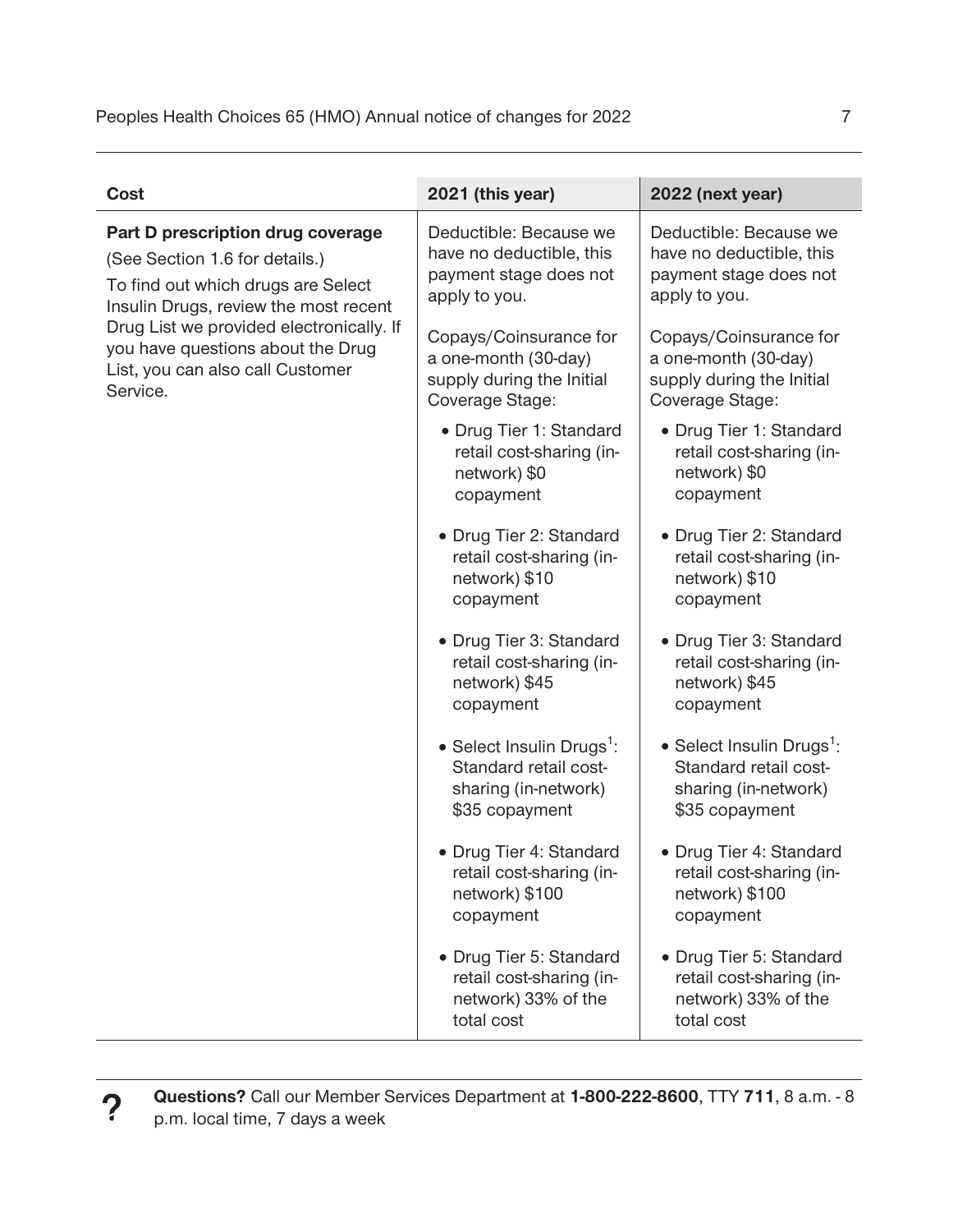| 2021 (this year)<br><b>2022 (next year)</b><br>Cost |
|-----------------------------------------------------|
|-----------------------------------------------------|

<sup>1</sup> For 2022, this plan participates in the Part D Senior Savings Model which offers lower, stable, and **predictable out of pocket costs for covered insulin through the different Part D benefit coverage stages. You will pay a maximum of \$35 for a 1-month supply of Part D select insulin drugs during the deductible, initial coverage and coverage gap or "donut hole" stages of your benefit. You will pay 5% of the cost of your insulin in the catastrophic stage. This cost-sharing only applies to members who do not qualify for a program that helps pay for your drugs ("Extra Help").**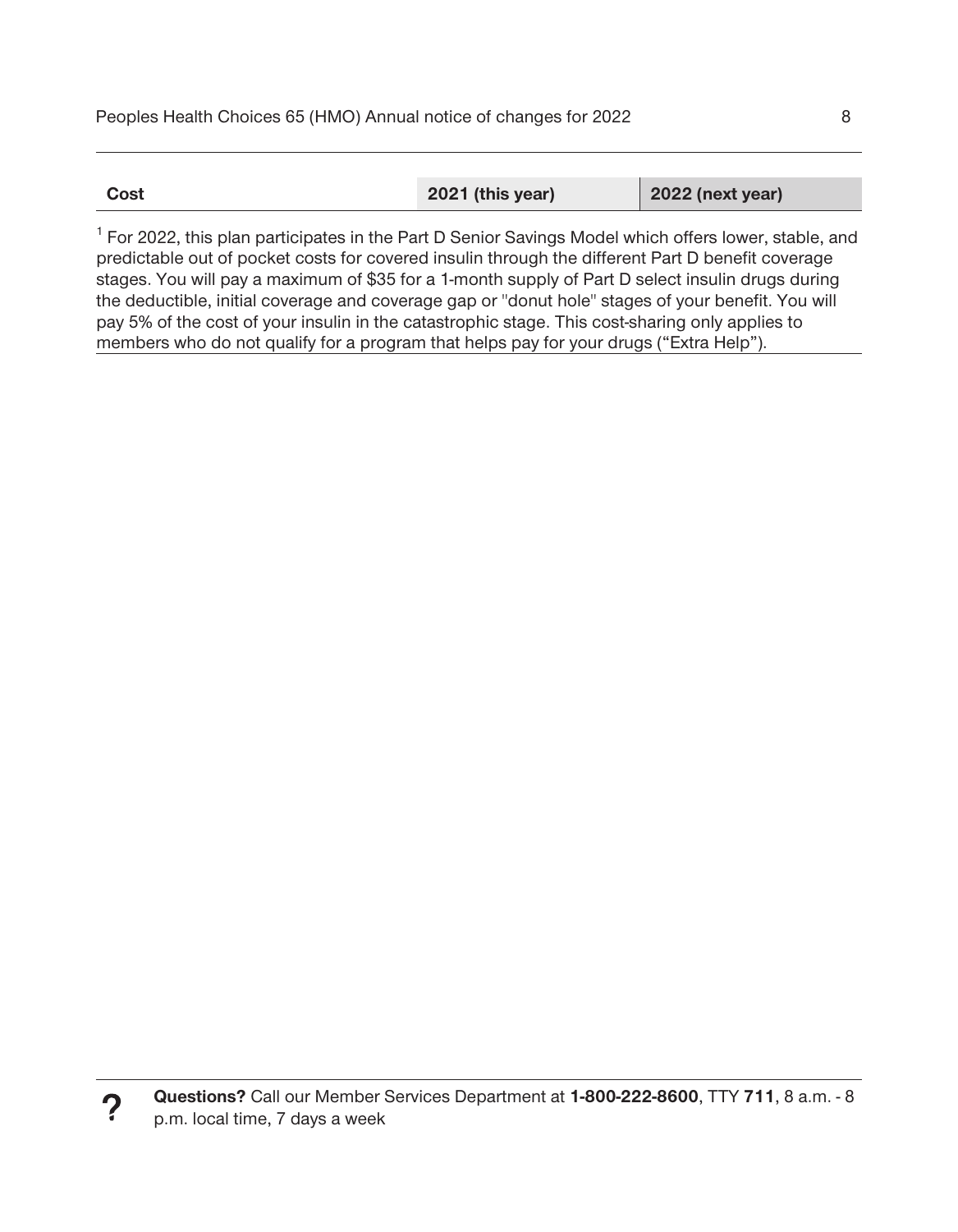# **Annual notice of changes for 2022 Table of contents**

| <b>Section 1</b> |                                                                      |  |
|------------------|----------------------------------------------------------------------|--|
|                  |                                                                      |  |
|                  | Section 1.2-Changes to Your Maximum Out-of-Pocket Amount10           |  |
|                  |                                                                      |  |
|                  |                                                                      |  |
|                  | Section 1.5– Changes to Benefits and Costs for Medical Services 11   |  |
|                  |                                                                      |  |
| <b>Section 2</b> |                                                                      |  |
|                  | Section 2.1-If You Want to Stay in Peoples Health Choices 65 (HMO)20 |  |
|                  |                                                                      |  |
| <b>Section 3</b> |                                                                      |  |
| <b>Section 4</b> |                                                                      |  |
| <b>Section 5</b> |                                                                      |  |
| <b>Section 6</b> |                                                                      |  |
|                  |                                                                      |  |
|                  |                                                                      |  |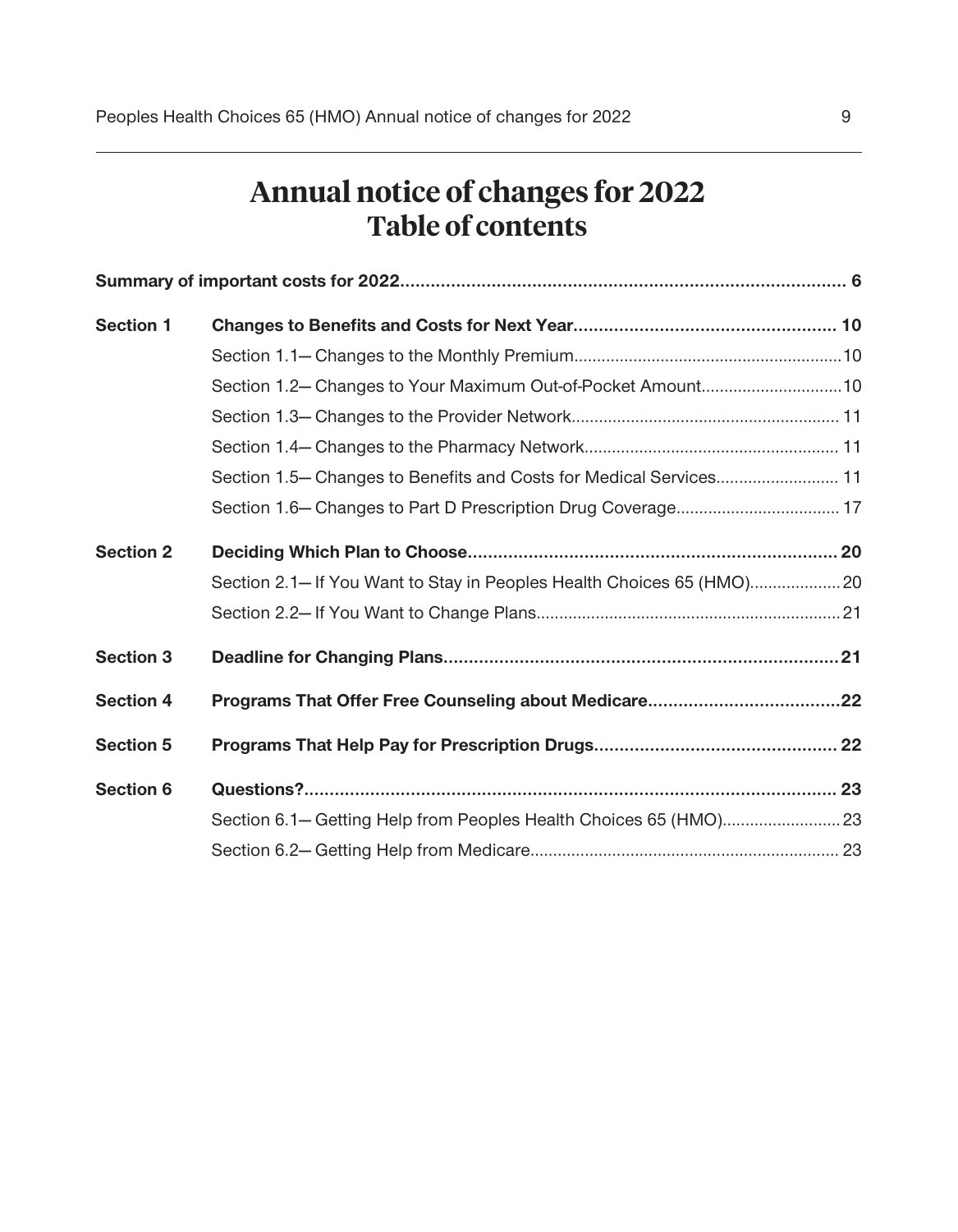# Section 1 **Changes to Benefits and Costs for Next Year**

#### **Section 1.1 Changes to the Monthly Premium**

| Cost                                                                                       | 2021 (this year)  | 2022 (next year)  |
|--------------------------------------------------------------------------------------------|-------------------|-------------------|
| <b>Monthly Premium</b><br>(You must also continue to pay your<br>Medicare Part B premium.) | \$0               | \$0               |
| <b>Monthly Medicare Part B premium</b><br>refund                                           | <b>Up to \$15</b> | <b>Up to \$10</b> |
| (You must also continue to pay your<br>Medicare Part B premium.)                           |                   |                   |

□ Your monthly plan premium will be more if you are required to pay a lifetime Part D late **enrollment penalty for going without other drug coverage that is at least as good as Medicare drug coverage (also referred to as "creditable coverage") for 63 days or more.** 

□ If you have a higher income, you may have to pay an additional amount each month directly to **the government for your Medicare prescription drug coverage.** 

#### **Section 1.2 Changes to Your Maximum Out-of-Pocket Amount**

**To protect you, Medicare requires all health plans to limit how much you pay "out-of-pocket" during the year. This limit is called the "maximum out-of-pocket amount." Once you reach this amount, you generally pay nothing for covered Part A and Part B services for the rest of the year.** 

| Cost                                                                                                                                                                                                             | 2021 (this year)                                                                                                                                                                                          | 2022 (next plan year)                                                                                                                                                                                     |
|------------------------------------------------------------------------------------------------------------------------------------------------------------------------------------------------------------------|-----------------------------------------------------------------------------------------------------------------------------------------------------------------------------------------------------------|-----------------------------------------------------------------------------------------------------------------------------------------------------------------------------------------------------------|
| Maximum out-of-pocket amount                                                                                                                                                                                     | \$6,700                                                                                                                                                                                                   | \$6,700                                                                                                                                                                                                   |
| Your costs for covered medical<br>services (such as copays) count<br>toward your maximum out-of-pocket<br>amount. Your costs for prescription<br>drugs do not count toward your<br>maximum out-of-pocket amount. | Once you have paid<br>\$6,700 out-of-pocket for<br>covered Part A and Part B<br>services, you will pay<br>nothing for your covered<br>Part A and Part B<br>services for the rest of the<br>calendar year. | Once you have paid<br>\$6,700 out-of-pocket for<br>covered Part A and Part B<br>services, you will pay<br>nothing for your covered<br>Part A and Part B services<br>for the rest of the<br>calendar year. |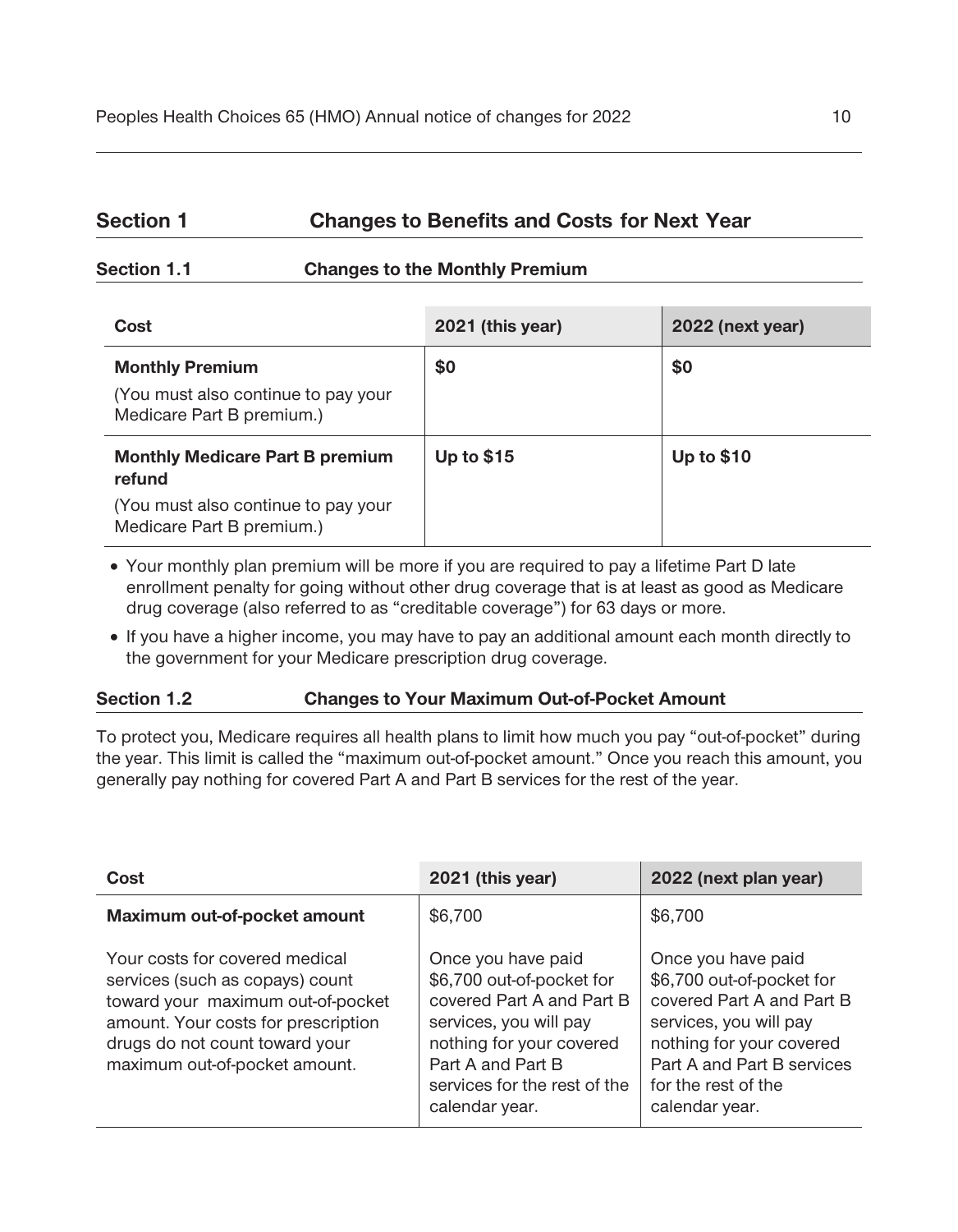#### **Section 1.3 Changes to the Provider Network**

**There are changes to our network of providers for next year. An updated Provider Directory is located on our website at www.peopleshealth.com. You may also call Member Services for updated provider information or to ask us to mail you a Provider Directory. Please review the 2022 Provider Directory to see if your providers (primary care provider, specialists, hospitals, etc.) are in our network.** 

**It is important that you know that we may make changes to the hospitals, doctors and specialists (providers) that are part of your plan during the year. There are a number of reasons why your provider might leave your plan, but if your doctor or specialist does leave your plan, you have certain rights and protections summarized below:** 

- **· Even though our network of providers may change during the year, we must furnish you with uninterrupted access to qualified doctors and specialists.**
- □ We will make a good faith effort to provide you with at least 30 days' notice that your provider is **leaving our plan so that you have time to select a new provider.**
- **· We will assist you in selecting a new qualified provider to continue managing your health care needs.**
- □ If you are undergoing medical treatment you have the right to request, and we will work with **you to ensure, that the medically necessary treatment you are receiving is not interrupted.**
- □ If you believe we have not furnished you with a qualified provider to replace your previous **provider or that your care is not being appropriately managed, you have the right to file an appeal of our decision.**
- □ If you find out your doctor or specialist is leaving your plan, please contact us so we can assist **you in finding a new provider to manage your care.**

#### **Section 1.4 Changes to the Pharmacy Network**

**Amounts you pay for your prescription drugs may depend on which pharmacy you use. Medicare drug plans have a network of pharmacies. In most cases, your prescriptions are covered only if they are filled at one of our network pharmacies.** 

**There are changes to our network of pharmacies for next year. An updated Provider Directory is located on our website at www.peopleshealth.com. You may also call Member Services for updated provider information or to ask us to mail you a Provider Directory. Please review the 2022 Provider Directory to see which pharmacies are in our network.** 

#### **Section 1.5 Changes to Benefits and Costs for Medical Services**

**We are changing our coverage for certain medical services next year. The information below describes these changes. For details about the coverage and costs for these services, see Chapter**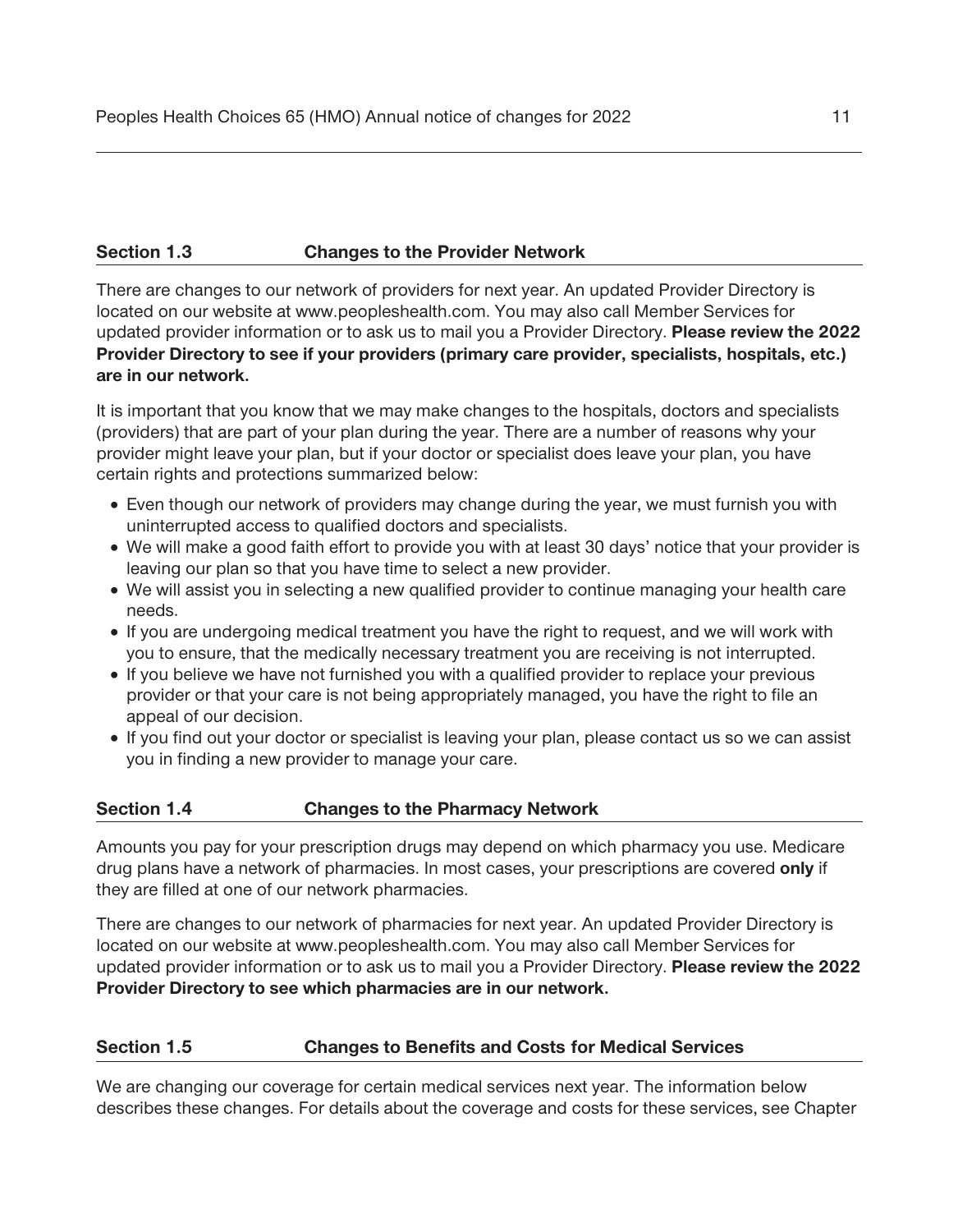#### **4, Medical Benefits Chart (what is covered and what you pay), in your 2022 Evidence of**

**Coverage. A copy of the Evidence of Coverage is located on our website at [www.peopleshealth.com.](http:www.peopleshealth.com) You may also call Member Services to ask us to mail you an Evidence of Coverage.** 

#### **Opioid treatment program services**

**Members of our plan with opioid use disorder (OUD) can receive coverage of services to treat OUD through an Opioid Treatment Program (OTP) which includes the following services:** 

- □ U.S. Food and Drug Administration (FDA)-approved opioid agonist and antagonist medication**assisted treatment (MAT) medications.**
- **· Dispensing and administration of MAT medications (if applicable)**
- **· Substance use counseling**
- **· Individual and group therapy**
- **· Toxicology testing**
- **· Intake activities**
- **· Periodic assessments**

| Cost                                                     | 2021 (this year)                                                                                                                                                      | 2022 (next year)                                                                                                                                                      |
|----------------------------------------------------------|-----------------------------------------------------------------------------------------------------------------------------------------------------------------------|-----------------------------------------------------------------------------------------------------------------------------------------------------------------------|
| <b>Ambulance Services</b>                                | You pay a \$250<br>copayment for each one-<br>way Medicare-covered<br>ground trip.<br>You pay a \$250<br>copayment for each one-<br>way Medicare-covered air<br>trip. | You pay a \$265<br>copayment for each one-<br>way Medicare-covered<br>ground trip.<br>You pay a \$265<br>copayment for each one-<br>way Medicare-covered air<br>trip. |
| <b>Continuous Glucose Monitor and</b><br><b>Supplies</b> | You pay 20% of the total<br>cost.                                                                                                                                     | You pay a \$0 copayment.                                                                                                                                              |
| <b>Fitness Program</b>                                   | You pay a \$0 copayment.<br>Your provider may need<br>to obtain prior<br>authorization.                                                                               | You pay a \$0 copayment.                                                                                                                                              |
| <b>Health Education</b>                                  | You pay a \$0 copayment.<br>Your provider may need<br>to obtain prior<br>authorization.                                                                               | You pay a \$0 copayment.                                                                                                                                              |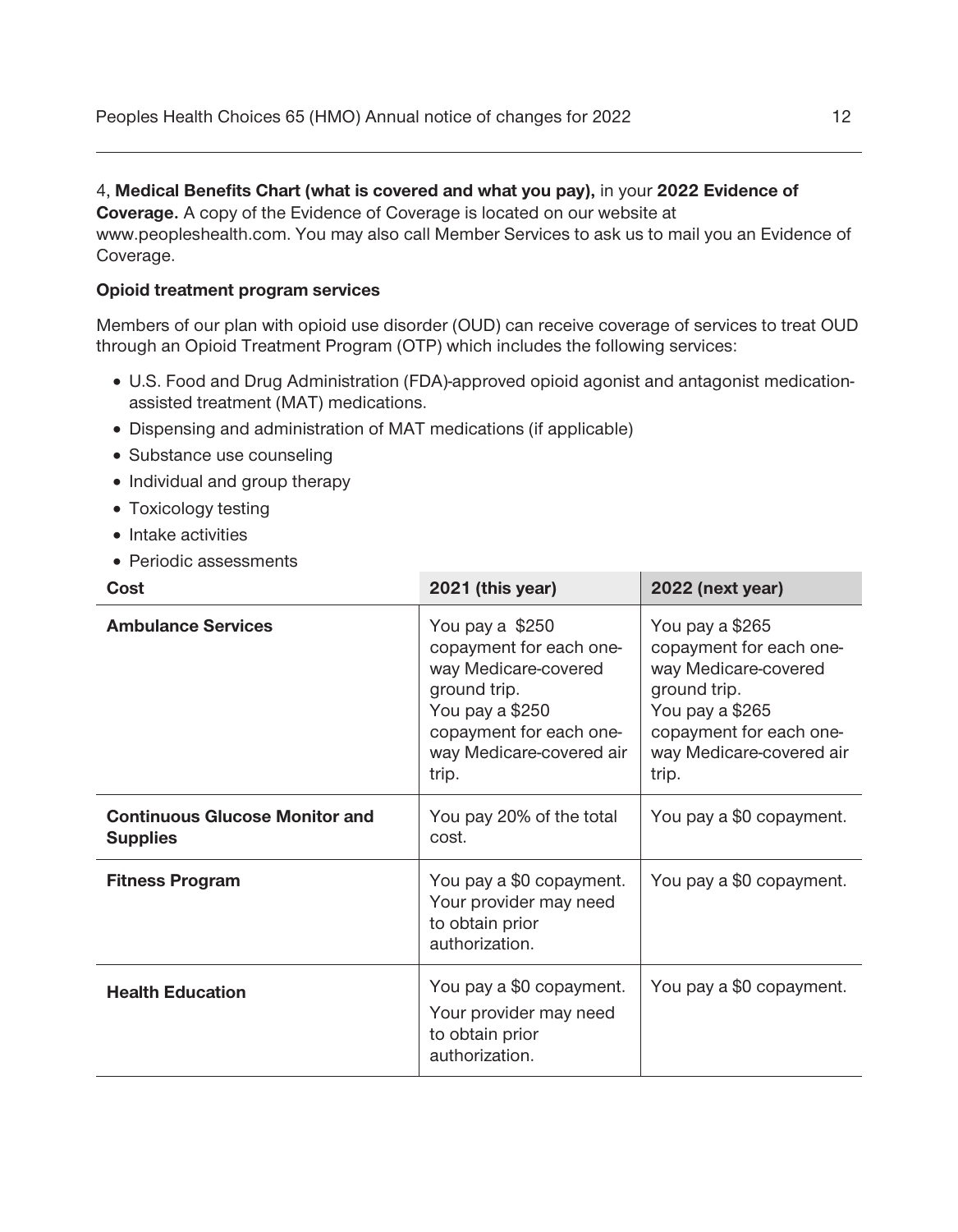| Cost                                      | 2021 (this year)                                                                                                                                                                                       | 2022 (next year)                                                                                                                                                                               |
|-------------------------------------------|--------------------------------------------------------------------------------------------------------------------------------------------------------------------------------------------------------|------------------------------------------------------------------------------------------------------------------------------------------------------------------------------------------------|
| <b>Inpatient Hospital Care</b>            | You pay a \$85<br>copayment each day for<br>days 1 to 10.<br>\$0 copayment for<br>additional Medicare<br>covered days.<br>Out-of-pocket costs are<br>limited to \$850 for each<br>inpatient admission. | You pay a \$125<br>copayment each day for<br>days 1 to 10 for Medicare<br>covered hospital care<br>each time you are<br>admitted.<br>\$0 copayment for<br>additional Medicare<br>covered days. |
| <b>Inpatient Mental Health Care</b>       | You pay a \$85<br>copayment each day for<br>days 1 to 10.<br>\$0 copayment each day<br>for days 11 to 90.<br>Out-of-pocket costs are<br>limited to \$850 for each<br>inpatient admission.              | You pay a \$125<br>copayment each day for<br>days 1 to 10 for<br>Medicare-covered<br>hospital care each time<br>you are admitted.<br>\$0 copayment each day<br>for days 11 to 90.              |
| <b>Medicare Part B Prescription Drugs</b> | You pay 20% of the total<br>cost.                                                                                                                                                                      | You pay a \$0 copayment<br>for Medicare-covered<br>Part B allergy antigens.<br>You pay 20% of the total<br>cost otherwise.                                                                     |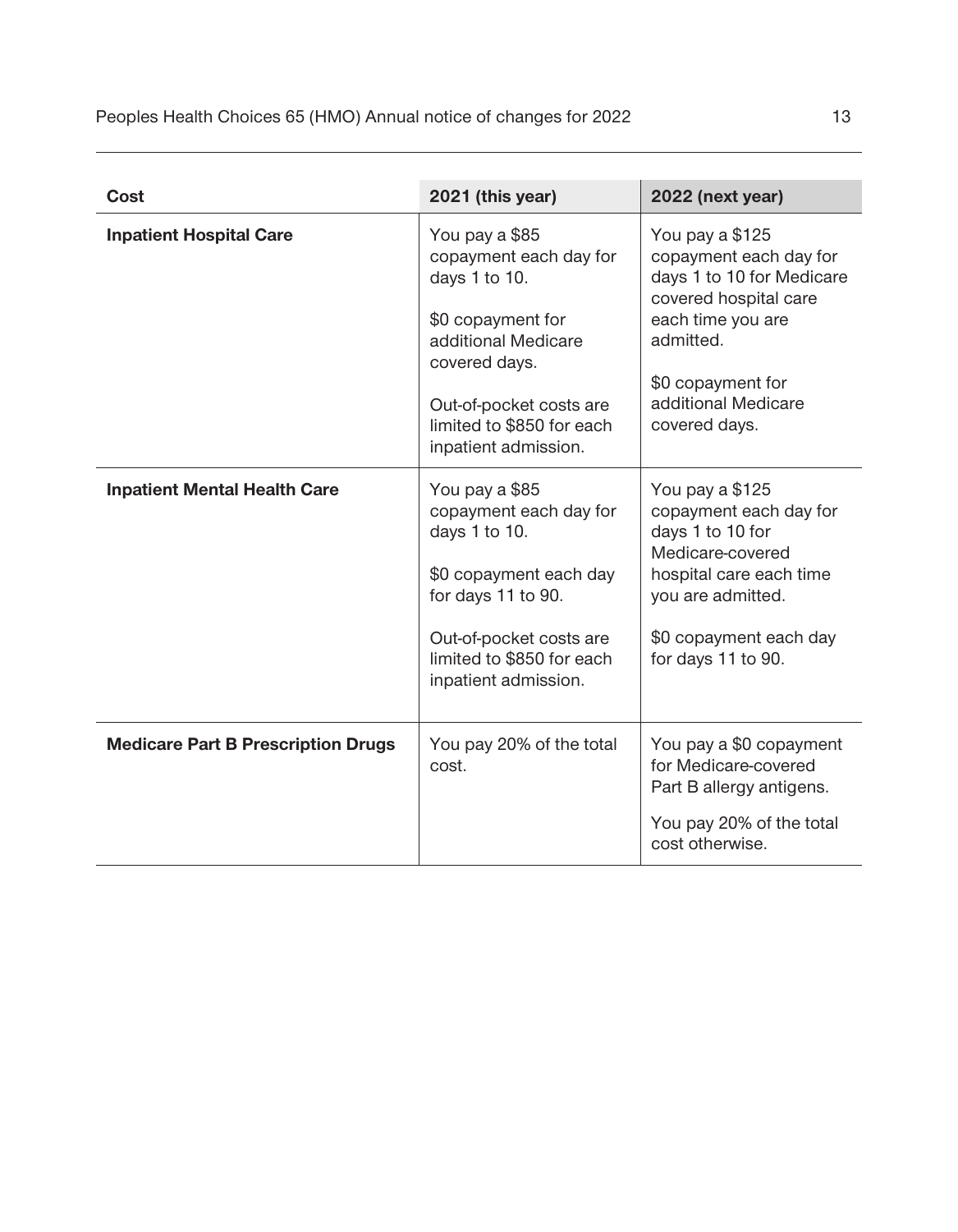| Cost                                                               | 2021 (this year)                                                                       | 2022 (next year)                                                                                                                                                                                                                                                                                                                                                                                                                                                                                  |
|--------------------------------------------------------------------|----------------------------------------------------------------------------------------|---------------------------------------------------------------------------------------------------------------------------------------------------------------------------------------------------------------------------------------------------------------------------------------------------------------------------------------------------------------------------------------------------------------------------------------------------------------------------------------------------|
| <b>Medicare Part B Prescription Drugs -</b><br><b>Step Therapy</b> | Not applicable.                                                                        | There may be effective,<br>lower-cost drugs that<br>treat the same medical<br>condition. If you are<br>prescribed a new Part B<br>medication or have not<br>recently filled the<br>medication under Part B,<br>you may be required to<br>try one or more of these<br>other drugs before the<br>plan will cover your drug.<br>If you have already tried<br>other drugs or your<br>doctor thinks they are not<br>right for you, you or your<br>doctor can ask the plan<br>to cover the Part B drug. |
| <b>NurseLine</b>                                                   | You pay a \$0 copayment<br>Your provider may need<br>to obtain prior<br>authorization. | You pay a \$0 copayment.                                                                                                                                                                                                                                                                                                                                                                                                                                                                          |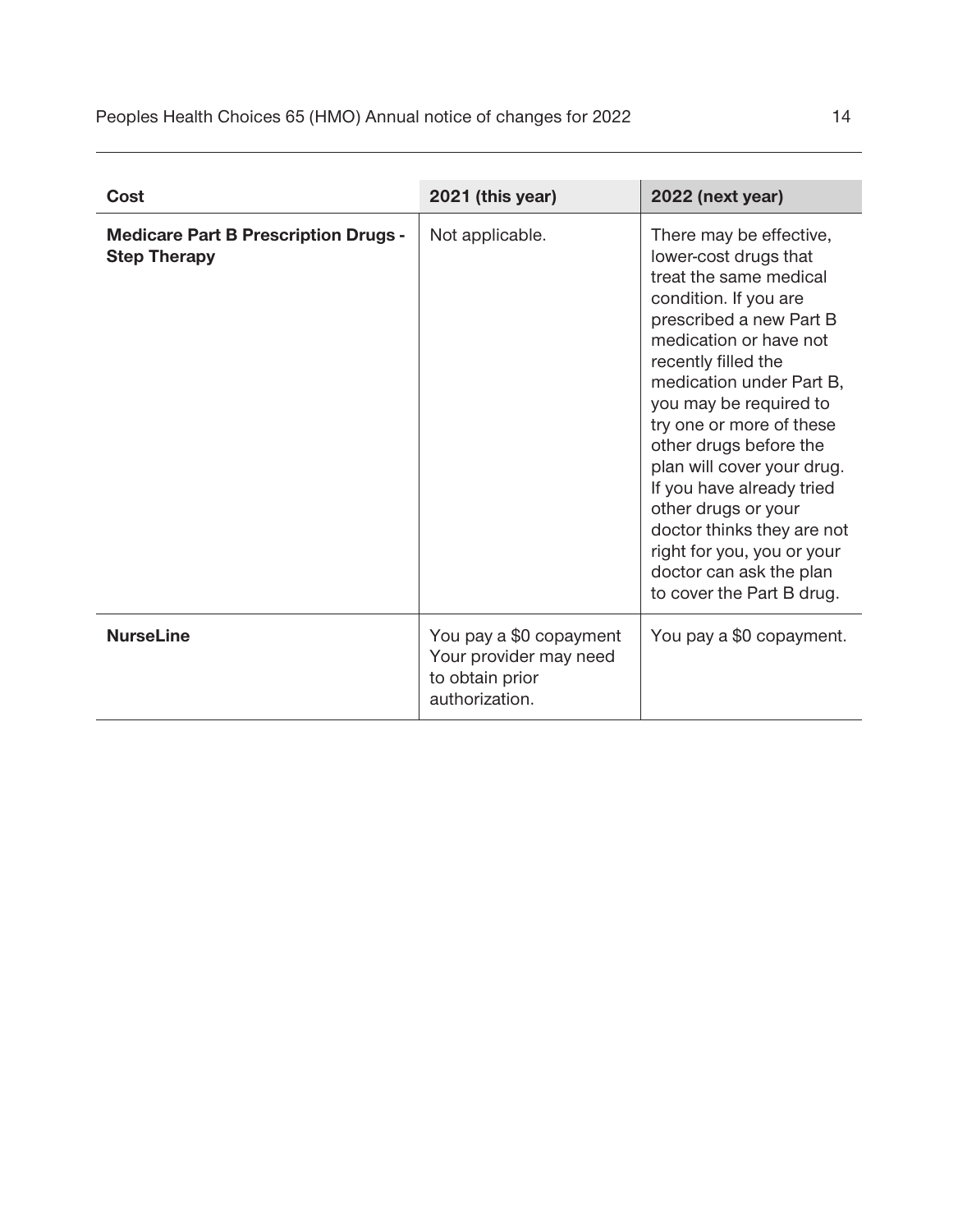| <b>Cost</b>                                                                                                     | 2021 (this year)                                                                                                                                                                                                                                                                                                                                                                                                               | 2022 (next year)                                                                                                                                                                                                                                                                                                                                                                                                                                         |
|-----------------------------------------------------------------------------------------------------------------|--------------------------------------------------------------------------------------------------------------------------------------------------------------------------------------------------------------------------------------------------------------------------------------------------------------------------------------------------------------------------------------------------------------------------------|----------------------------------------------------------------------------------------------------------------------------------------------------------------------------------------------------------------------------------------------------------------------------------------------------------------------------------------------------------------------------------------------------------------------------------------------------------|
| <b>Opioid treatment program services</b>                                                                        | You pay a \$0 copayment<br>for the following<br>Medicare-covered<br>services from programs<br>that treat opioid use<br>disorder (OUD):<br>$\Box$ FDA-approved<br>medications to treat<br>OUD, and the<br>dispensing and<br>administration of<br>these medications<br>□ Substance use<br>counseling<br>$\Box$ Individual and group<br>therapy<br>$\Box$ Drug tests                                                              | You pay a \$0 copayment<br>for the following<br>Medicare-covered<br>services from programs<br>that treat opioid use<br>disorder (OUD):<br>□ FDA-approved<br>medications to treat<br>OUD, and the<br>dispensing and<br>administration of<br>these medications<br>□ Substance use<br>counseling<br>$\Box$ Individual and group<br>therapy<br>Drug tests<br>$\Box$ Intake activities<br>$\Box$ Assessments to<br>review your progress<br>and treatment plan |
| <b>Outpatient Diagnostic Tests and</b><br><b>Therapeutic Services and Supplies -</b><br><b>Laboratory Tests</b> | You pay a \$0 copayment<br>for each Medicare-<br>covered lab service at a<br>lab provider or outpatient<br>hospital contracted to<br>provide lab services.<br>You pay a \$5 copayment<br>for each Medicare-<br>covered lab service at a<br>physician office.<br>You pay 20% of the total<br>cost for each Medicare-<br>covered lab service at an<br>outpatient hospital facility<br>not contracted to provide<br>lab services. | You pay a \$0 copayment<br>for Medicare-covered lab<br>services.                                                                                                                                                                                                                                                                                                                                                                                         |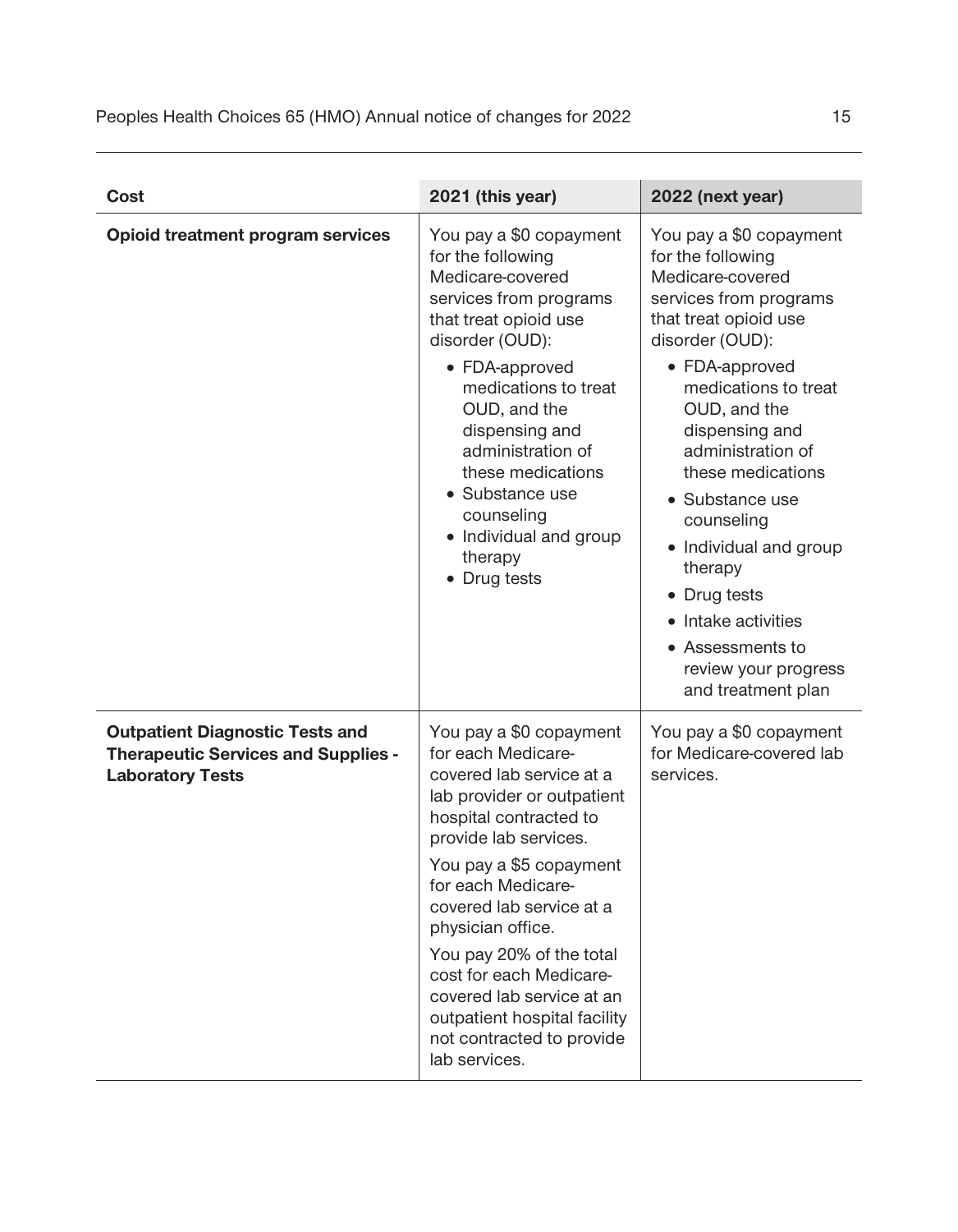| Cost                                                                                                                                                                    | 2021 (this year)                                                                                                                                                                                                                                                                                                                                                                                       | 2022 (next year)                                                                                                                                                                                                                |
|-------------------------------------------------------------------------------------------------------------------------------------------------------------------------|--------------------------------------------------------------------------------------------------------------------------------------------------------------------------------------------------------------------------------------------------------------------------------------------------------------------------------------------------------------------------------------------------------|---------------------------------------------------------------------------------------------------------------------------------------------------------------------------------------------------------------------------------|
| <b>Outpatient Diagnostic Tests and</b><br><b>Therapeutic Services and Supplies -</b><br>X-rays                                                                          | You pay a \$0 copayment<br>for each Medicare-<br>covered standard X-ray<br>service at a radiology<br>facility.<br>You pay a \$5 copayment<br>for each Medicare-<br>covered standard X-ray<br>service at a physician<br>office.<br>You pay a \$20<br>copayment for each<br>Medicare-covered<br>standard X-ray service at<br>an outpatient hospital<br>facility.                                         | You pay a \$0 copayment<br>for each Medicare-<br>covered standard X-ray<br>service at a radiology<br>facility.<br>You pay a \$15<br>copayment for each<br>Medicare-covered<br>standard X-ray service at<br>all other locations. |
| <b>Outpatient Diagnostic Tests and</b><br><b>Therapeutic Services and Supplies -</b><br><b>Other Diagnostic tests - Non-</b><br><b>Radiological Diagnostic Services</b> | You pay a \$0 copayment<br>for each Medicare-<br>covered non-radiological<br>diagnostic service at a<br>radiology facility.<br>You pay a \$5 copayment<br>for each Medicare-<br>covered non-radiological<br>diagnostic service at a<br>physician office.<br>You pay a \$20<br>copayment for each<br>Medicare-covered non-<br>radiological diagnostic<br>service at an outpatient<br>hospital facility. | You pay a \$0 copayment<br>for Medicare-covered<br>non-radiological<br>diagnostic services.                                                                                                                                     |
| <b>Physician/Practitioner Services,</b><br><b>Medicare-covered Remote</b><br><b>Monitoring Services</b>                                                                 | Your cost share depends<br>on the service you<br>receive. You may pay the<br>amount for non-<br>radiological diagnostic                                                                                                                                                                                                                                                                                | You pay a \$0 copayment.                                                                                                                                                                                                        |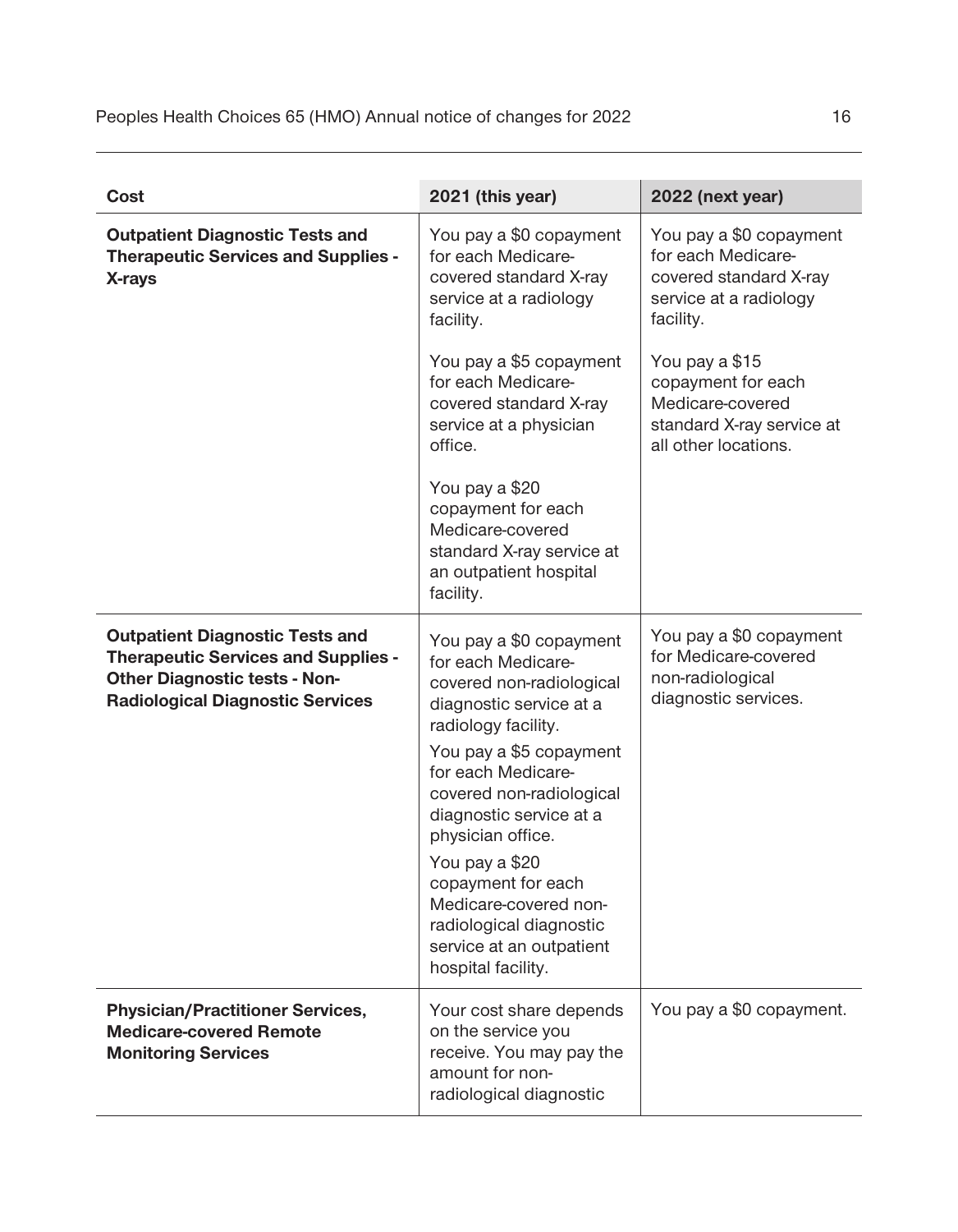| Cost                                       | 2021 (this year)                                                                                                      | 2022 (next year)                                                                                                                                                            |
|--------------------------------------------|-----------------------------------------------------------------------------------------------------------------------|-----------------------------------------------------------------------------------------------------------------------------------------------------------------------------|
|                                            | services, primary care<br>services, or specialist<br>physician services.                                              |                                                                                                                                                                             |
| <b>Skilled Nursing Facility (SNF) Care</b> | You pay a \$0 copayment<br>each day for days 1 to 20.<br>You pay a \$165<br>copayment each day for<br>days 21 to 100. | You pay a \$0 copayment<br>each day for days 1 to 20.<br>You pay a \$188<br>copayment each day for<br>days 21 to 100.                                                       |
| <b>Virtual Medical Visits</b>              | You pay a \$0 copayment.                                                                                              | You pay a \$0 copayment.<br>The list of services<br>covered by your plan has<br>changed, please see your<br>Evidence of Coverage for<br>a full list of covered<br>services. |

#### **Section 1.6 Changes to Part D Prescription Drug Coverage**

#### **Changes to Our Drug List**

**Our list of covered drugs is called a Formulary or "Drug List." You can get the complete Drug List by calling Member Services (see the back cover) or visiting our website (www.peopleshealth.com).** 

**We made changes to our Drug List, including changes to the drugs we cover and changes to the restrictions that apply to our coverage for certain drugs. Review the Drug List to make sure your drugs will be covered next year and to see if there will be any restrictions.** 

**If you are affected by a change in drug coverage, you can:** 

- **· Work with your doctor (or other prescriber) and ask the plan to make an exception to cover the drug. We encourage current members to ask for an exception before next year.** 
	- □ **To learn what you must do to ask for an exception, see Chapter 9 of your <b>Evidence of Coverage (What to do if you have a problem or complaint (coverage decisions, appeals, complaints)) or call Member Services.**
- □ **Work with your doctor (or other prescriber) to find a different drug** that we cover. You can **call Member Services to ask for a list of covered drugs that treat the same medical condition.**

**In some situations, we are required to cover a temporary supply of a drug that is not on the Drug List (Formulary) or when it is restricted in some way in the first 90 days of the plan year or the first**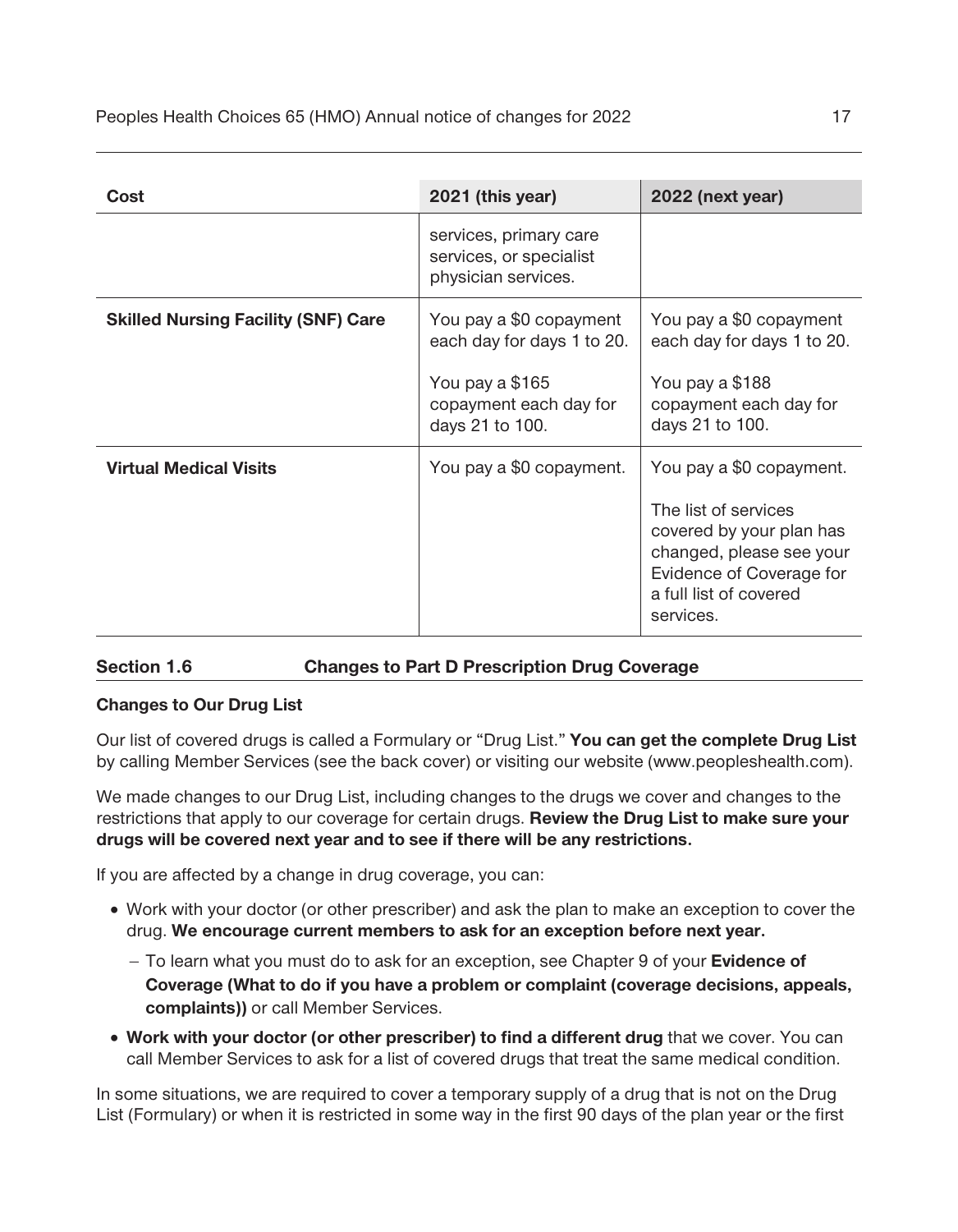**90 days of membership to avoid a gap in therapy. (To learn more about when you can get a temporary supply and how to ask for one, see Chapter 5, Section 5.2 of the Evidence of Coverage.) During the time when you are getting a temporary supply of a drug, you should talk with your doctor to decide what to do when your temporary supply runs out. You can either switch to a different drug covered by the plan or ask the plan to make an exception for you and cover your current drug.** 

**If you have obtained approval for a Drug List (Formulary) exception this year, please refer to the approved through date provided on your approval letter to determine when your approval expires. After the date of expiration on your approval letter, you may need to obtain a new approval in order for the plan to continue to cover the drug, if the drug still requires an exception and you and your doctor feel it is needed. To learn what you must do to ask for an exception, see Chapter 9 of your Evidence of Coverage or call Member Services.** 

**Most of the changes in the Drug List are new for the beginning of each year. However, during the year, we might make other changes that are allowed by Medicare rules.** 

**When we make these changes to the Drug List during the year, you can still work with your doctor (or other prescriber) and ask us to make an exception to cover the drug. We will also continue to update our online Drug List as scheduled and provide other required information to reflect drug changes. (To learn more about the changes we may make to the Drug List, see Chapter 5, Section 6 of the Evidence of Coverage.)** 

#### **Changes to Prescription Drug Costs**

**Note: If you are in a program that helps pay for your drugs ("Extra Help"), the information about costs for Part D prescription drugs may not apply to you. We sent you a separate insert, called the "Evidence of Coverage Rider for People Who Get Extra Help Paying for Prescription Drugs" (also called the "Low Income Subsidy Rider" or the "LIS Rider"), which tells you about your drug costs. If you receive "Extra Help" you will receive a "LIS Rider" by September 30, 2021. If you don't receive it, please call Member Services and ask for the "LIS Rider" to be sent to you.** 

**There are four "drug payment stages." How much you pay for a Part D drug depends on which drug payment stage you are in. (You can look in Chapter 6, Section 2 of your Evidence of Coverage for more information about the stages.)** 

**The information below shows the changes for next year to the first two stages – the Yearly Deductible Stage and the Initial Coverage Stage. (Most members do not reach the other two stages – the Coverage Gap Stage or the Catastrophic Coverage Stage. To get information about your costs in these stages, look at Chapter 6, Sections 6 and 7, in the Evidence of Coverage, which is located on our website at [www.peopleshealth.com.](http:www.peopleshealth.com) You may also call Member Services to ask us to mail you an Evidence of Coverage.)** 

#### **Changes to the Deductible Stage**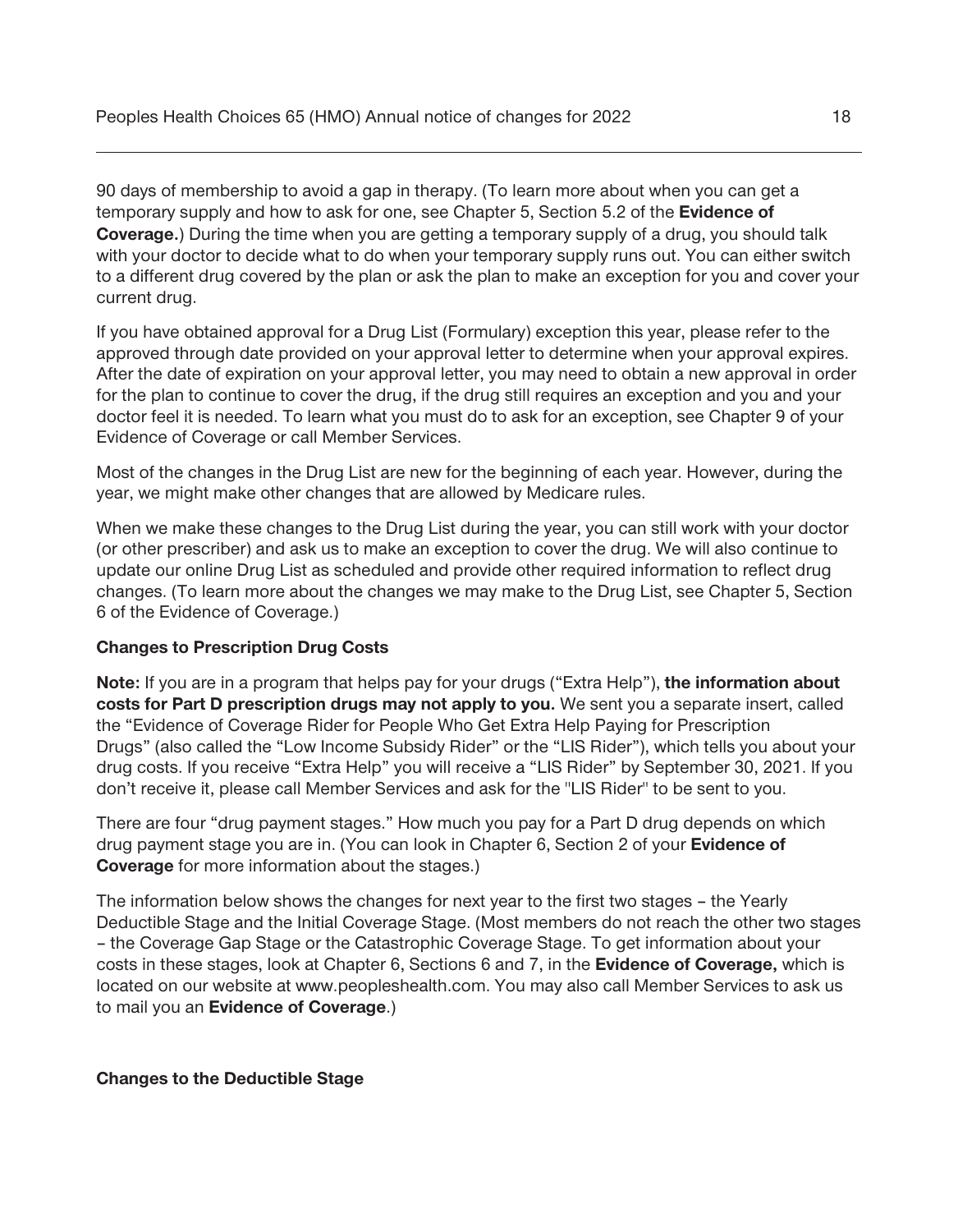| <b>Stage</b>                                        | 2021 (this year)                                                                  | 2022 (next year)                                                                  |
|-----------------------------------------------------|-----------------------------------------------------------------------------------|-----------------------------------------------------------------------------------|
| Stage 1: Yearly (Part D) Deductible<br><b>Stage</b> | Because we have no<br>deductible, this payment<br>stage does not apply to<br>you. | Because we have no<br>deductible, this payment<br>stage does not apply to<br>you. |

#### **Changes to Your Cost-sharing in the Initial Coverage Stage**

**To learn how copayments and coinsurance work, look at Chapter 6, Section 1.2, Types of outof-pocket costs you may pay for covered drugs in your Evidence of Coverage***.* 

| <b>Stage</b>                                                                                                                                                                                                                                                                                                            | 2021 (this year)                                                                                                                                                                                                                                                                              | 2022 (next year)                                                                                                                                                                                                                                                |
|-------------------------------------------------------------------------------------------------------------------------------------------------------------------------------------------------------------------------------------------------------------------------------------------------------------------------|-----------------------------------------------------------------------------------------------------------------------------------------------------------------------------------------------------------------------------------------------------------------------------------------------|-----------------------------------------------------------------------------------------------------------------------------------------------------------------------------------------------------------------------------------------------------------------|
| <b>Stage 2: Initial Coverage Stage</b><br>During this stage, the plan pays its<br>share of the cost of your drugs and<br>you pay your share of the cost.                                                                                                                                                                | Your cost for a one-month<br>supply filled at a network<br>pharmacy with standard<br>cost-sharing:                                                                                                                                                                                            | Your cost for a one-month<br>supply filled at a network<br>pharmacy with standard<br>cost-sharing:                                                                                                                                                              |
| The costs in this row are for a one-<br>month (30-day) supply when you fill<br>your prescription at a network<br>pharmacy that provides standard cost-<br>sharing.                                                                                                                                                      | Tier 1 - Preferred<br><b>Generic Drugs:</b><br>You pay \$0 per<br>prescription.                                                                                                                                                                                                               | Tier 1 - Preferred<br>Generic:<br>You pay \$0 per<br>prescription.                                                                                                                                                                                              |
| For information about the costs for a<br>long-term supply or for mail-order<br>prescriptions, look in Chapter 6,<br>Section 5 of your Evidence of<br>Coverage.<br>We changed the tier for some of the<br>drugs on our Drug List. To see if your<br>drugs will be in a different tier, look<br>them up on the Drug List. | <b>Tier 2 - Generic Drugs:</b><br>You pay \$10 per<br>prescription.<br><b>Tier 3 - Preferred Brand</b><br><b>Drugs:</b><br>You pay \$45 per<br>prescription.<br>Select Insulin Drugs <sup>1</sup> :<br>You pay \$35 for Select<br>Insulins.<br><b>Tier 4 - Non-Preferred</b><br><b>Drugs:</b> | <b>Tier 2 - Generic:</b><br>You pay \$10 per<br>prescription.<br><b>Tier 3 - Preferred Brand:</b><br>You pay \$45 per<br>prescription.<br>Select Insulin Drugs <sup>1</sup> :<br>You pay \$35 for Select<br>Insulins.<br><b>Tier 4 - Non-Preferred</b><br>Drug: |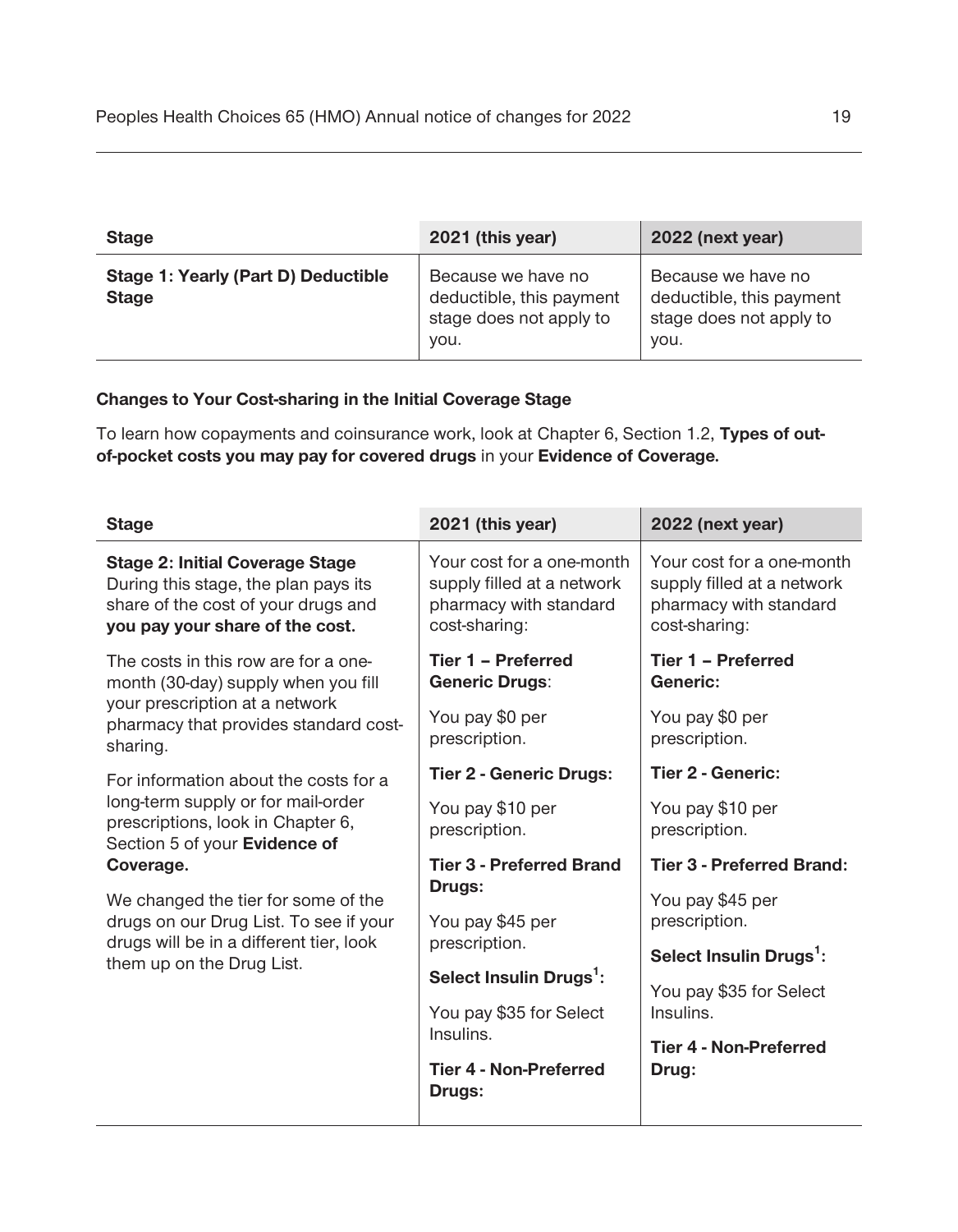| <b>Stage</b> | 2021 (this year)                                                                                                       | 2022 (next year)                                                                                                       |
|--------------|------------------------------------------------------------------------------------------------------------------------|------------------------------------------------------------------------------------------------------------------------|
|              | You pay \$100 per<br>prescription.                                                                                     | You pay \$100 per<br>prescription.                                                                                     |
|              | <b>Tier 5 - Specialty Tier</b><br><b>Drugs:</b><br>You pay 33% of the total<br>cost.                                   | <b>Tier 5 - Specialty Tier:</b><br>You pay 33% of the total<br>cost.                                                   |
|              | Once your total drug<br>costs have reached<br>\$4,130, you will move to<br>the next stage (the<br>Coverage Gap Stage). | Once your total drug<br>costs have reached<br>\$4,430, you will move to<br>the next stage (the<br>Coverage Gap Stage). |

<sup>1</sup> For 2022, this plan participates in the Part D Senior Savings Model which offers lower, stable, and **predictable out of pocket costs for covered insulin through the different Part D benefit coverage stages. You will pay a maximum of \$35 for a 1-month supply of Part D select insulin drugs during the deductible, initial coverage and coverage gap or "donut hole" stages of your benefit. You will pay 5% of the cost of your insulin in the catastrophic stage. This cost-sharing only applies to**  members who do not qualify for a program that helps pay for your drugs ("Extra Help").

#### **Changes to the Coverage Gap and Catastrophic Coverage Stages**

**Our plan offers additional gap coverage for select insulins. During the Coverage Gap stage, your out-of-pocket costs for Select Insulin Drugs will be \$35 for a one month retail supply.** 

**The other two drug coverage stages – the Coverage Gap Stage and the Catastrophic Coverage Stage – are for people with high drug costs. Most members do not reach the Coverage Gap Stage or the Catastrophic Coverage Stage. For information about your costs in these stages, look at Chapter 6, Sections 6 and 7, in your Evidence of Coverage.** 

### **Section 2 Deciding Which Plan to Choose**

#### **Section 2.1 If You Want to Stay in Peoples Health Choices 65 (HMO)**

**To stay in our plan you don't need to do anything. If you do not sign up for a different plan or change to Original Medicare by December 7, you will automatically be enrolled in our Peoples Health Choices 65 (HMO).**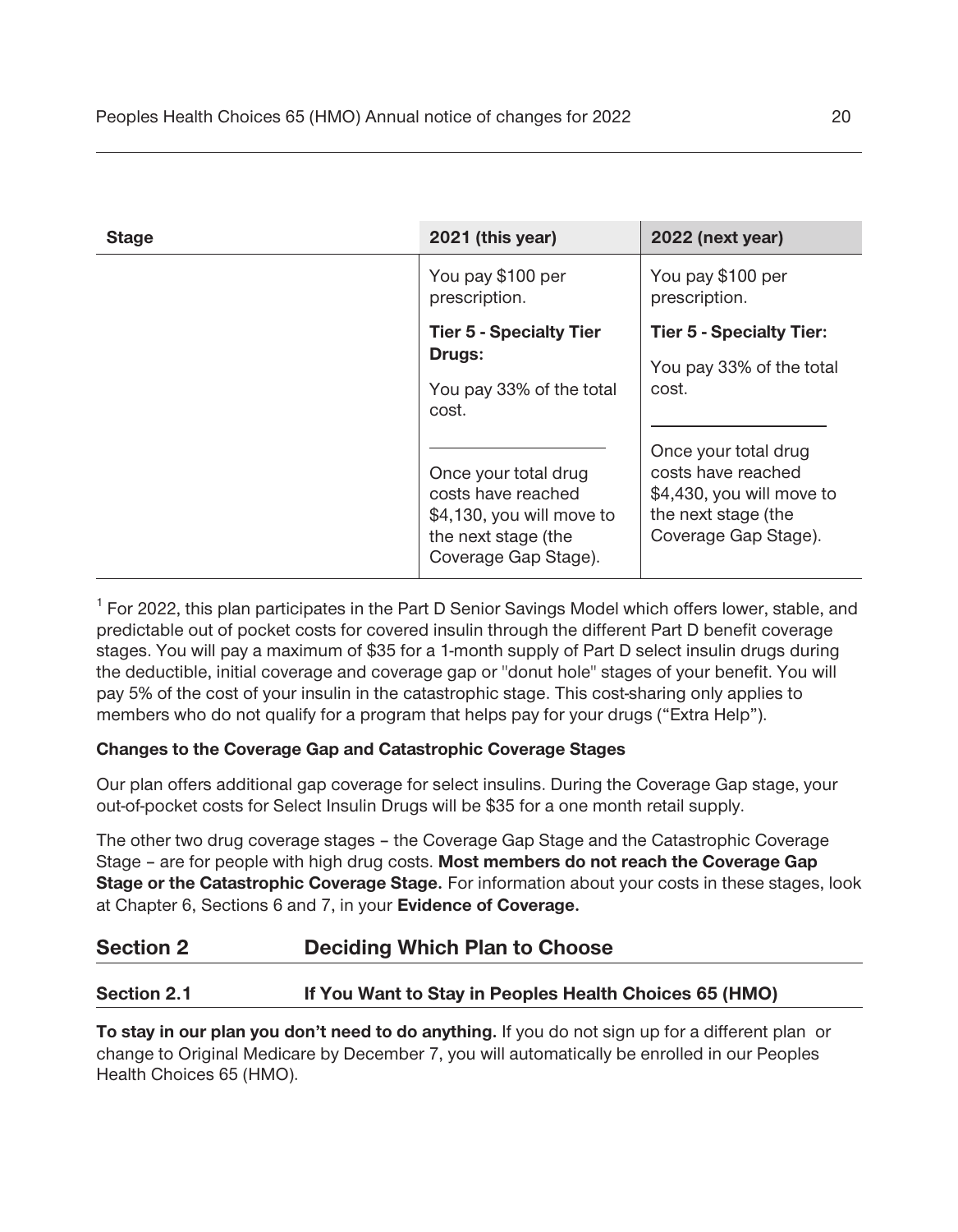#### **Section 2.2 If You Want to Change Plans**

**We hope to keep you as a member next year but if you want to change for 2022 follow these steps:** 

#### **Step 1: Learn about and compare your choices**

- □ You can join a different Medicare health plan,
- □  **OR-** You can change to Original Medicare. If you change to Original Medicare, you will need **to decide whether to join a Medicare drug plan. If you do not enroll in a Medicare drug plan, please see Section 1.1 regarding a potential Part D late enrollment penalty.**

**To learn more about Original Medicare and the different types of Medicare plans, read Medicare & You 2022 handbook, call your State Health Insurance Assistance Program (see Section 4), or call Medicare (see Section 6.2).** 

**You can also find information about plans in your area by using the Medicare Plan Finder on the Medicare website. Go to www.medicare.gov/plan-compare. Here, you can find information about costs, coverage, and quality ratings for Medicare plans.** 

**As a reminder, UnitedHealthcare Insurance Company or one of its affiliates offers other Medicare health plans and Medicare prescription drug plans. These other plans may differ in coverage, monthly premiums, and cost-sharing amounts.** 

#### **Step 2: Change your coverage**

- **· To change to a different Medicare health plan, enroll in the new plan. You will automatically be disenrolled from Peoples Health Choices 65 (HMO).**
- **· To change to Original Medicare with a prescription drug plan, enroll in the new drug plan. You will automatically be disenrolled from Peoples Health Choices 65 (HMO).**
- **· To change to Original Medicare without a prescription drug plan, you must either: - Send us a written request to disenroll. Contact Member Services if you need more information on how to do this (phone numbers are in Section 6.1 of this booklet).** 
	- **- – or** *–* **Contact Medicare, at 1-800-MEDICARE (1-800-633-4227), 24 hours a day, 7 days a week, and ask to be disenrolled. TTY users should call 1-877-486-2048.**

### **Section 3 Deadline for Changing Plans**

 **October 15 to December 7. The change will take effect on January 1, 2022. If you want to change to a different plan or to Original Medicare for next year, you can do it from** 

#### **Are there other times of the year to make a change?**

**In certain situations, changes are also allowed at other times of the year. For example, people with Medicaid, those who get "Extra Help" paying for their drugs, those who have or are leaving employer coverage, and those who move out of the service area may be allowed to make a change**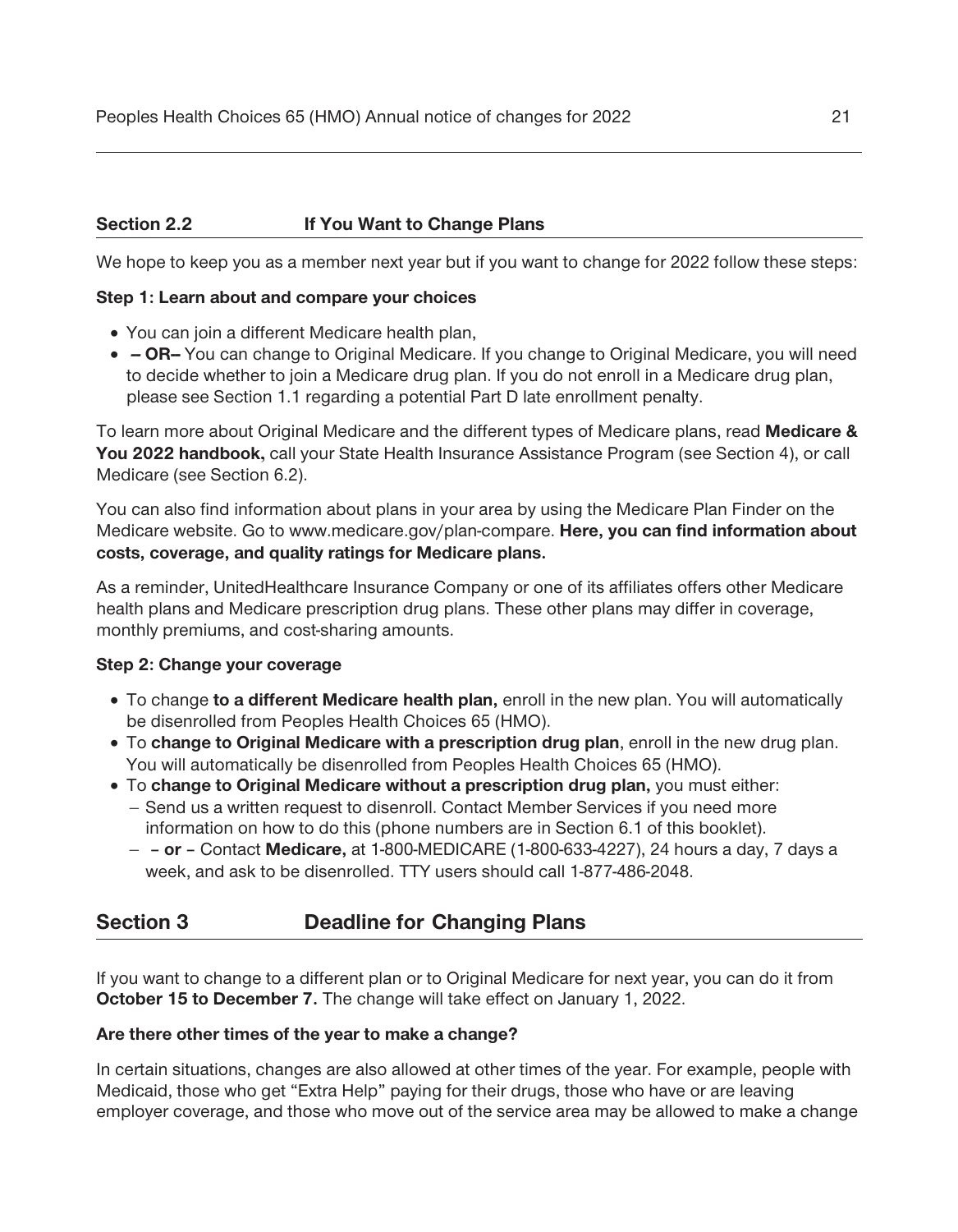**at other times of the year. For more information, see Chapter 10, Section 2.3 of the Evidence of Coverage***.* 

**If you enrolled in a Medicare Advantage plan for January 1, 2022, and don't like your plan choice, you can switch to another Medicare health plan (either with or without Medicare prescription drug coverage) or switch to Original Medicare (either with or without Medicare prescription drug coverage) between January 1 and March 31, 2022. For more information, see Chapter 10, Section 2.2 of the Evidence of Coverage.** 

### **Section 4 Programs That Offer Free Counseling about Medicare**

**The State Health Insurance Assistance Program (SHIP) is a government program with trained counselors in every state. In Louisiana, the SHIP is called Louisiana Senior Health Insurance Information Program (SHIIP).** 

**Louisiana Senior Health Insurance Information Program (SHIIP) is independent (not connected with any insurance company or health plan). It is a state program that gets money from the Federal government to give free local health insurance counseling to people with Medicare. Louisiana Senior Health Insurance Information Program (SHIIP) counselors can help you with your Medicare questions or problems. They can help you understand your Medicare plan choices and answer questions about switching plans. You can call Louisiana Senior Health Insurance Information Program (SHIIP) at 1-800-259-5300.** 

### **Section 5 Programs That Help Pay for Prescription Drugs**

**You may qualify for help paying for prescription drugs. Below we list different kinds of help:** 

- □ **"Extra Help" from Medicare.** People with limited incomes may qualify for "Extra Help" to pay **for their prescription drug costs. If you qualify, Medicare could pay up to 75% or more of your drug costs including monthly prescription drug premiums, annual deductibles, and coinsurance. Additionally, those who qualify will not have a coverage gap or late enrollment penalty. Many people are eligible and don't even know it. To see if you qualify, call:** 
	- **- 1-800-MEDICARE (1-800-633-4227). TTY users should call 1-877-486-2048, 24 hours a day/7 days a week;**
	- **- The Social Security Office at 1-800-772-1213 between 8 a.m. and 7 p.m., Monday through Friday. TTY users should call 1-800-325-0778 (applications); or**
	- **- Your State Medicaid Office (applications).**
- **· Help from your state's pharmaceutical assistance program. Louisiana has a program called Louisiana Department of Health that helps people pay for prescription drugs based on their financial need, age, or medical condition. To learn more about the program, check with your State Health Insurance Assistance Program (the name and phone numbers for this organization are in Chapter 2, Section 3 of your Evidence of Coverage).**
- **· Prescription Cost-sharing Assistance for Persons with HIV/AIDS. The AIDS Drug Assistance Program (ADAP) helps ensure that ADAP-eligible individuals living with HIV/AIDS have access**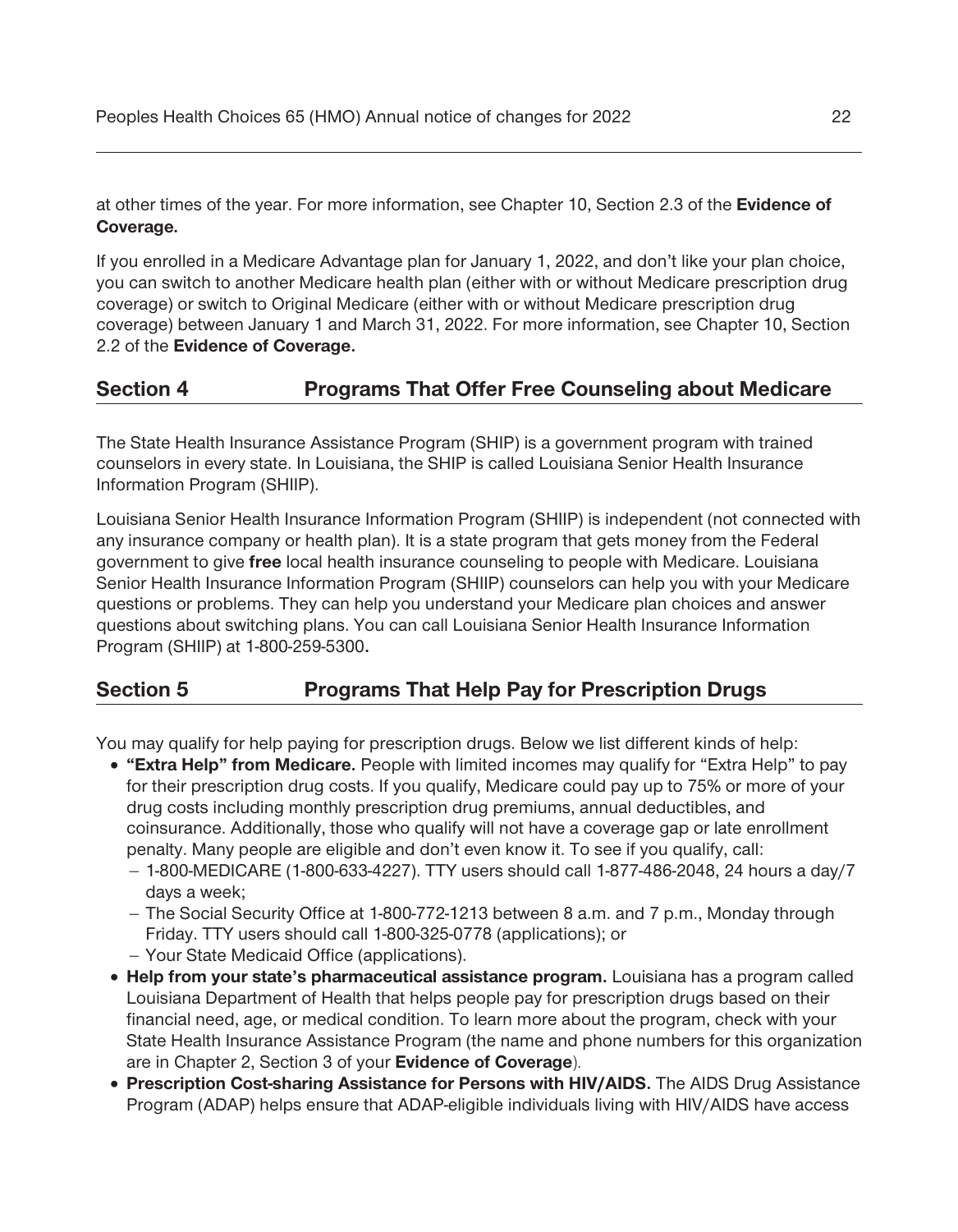**to life-saving HIV medications. Individuals must meet certain criteria, including proof of State residence and HIV status, low income as defined by the State, and uninsured/under-insured status. Medicare Part D prescription drugs that are also covered by ADAP qualify for prescription cost-sharing assistance through the ADAP in your State. For information on eligibility criteria, covered drugs, or how to enroll in the program, please call the ADAP in your State. You can find your State's ADAP contact information in Chapter 2 of the Evidence of Coverage.** 

# **Section 6 Questions?**

#### Section 6.1 **Getting Help from Peoples Health Choices 65 (HMO)**

**Questions? We're here to help. Please call Member Services at 1-800-222-8600. (TTY only, call 711.) We are available for phone calls 8 a.m. - 8 p.m. local time, 7 days a week. Calls to these numbers are free.** 

#### **Read your 2022 Evidence of Coverage (it has details about next year's benefits and costs)**

**This Annual Notice of Changes gives you a summary of changes in your benefits and costs for 2022. For details, look in the 2022 Evidence of Coverage for Peoples Health Choices 65 (HMO)***.*  **The Evidence of Coverage is the legal, detailed description of your plan benefits. It explains your rights and the rules you need to follow to get covered services and prescription drugs. A copy of the Evidence of Coverage is located on our website at www.peopleshealth.com. You may also call Member Services to ask us to mail you an Evidence of Coverage.** 

#### **Visit our Website**

**You can also visit our website at www.peopleshealth.com. As a reminder, our website has the most up-to-date information about our provider network (Provider Directory) and our list of covered drugs (Formulary).** 

#### **Section 6.2 Getting Help from Medicare**

**To get information directly from Medicare:** 

#### **Call 1-800-MEDICARE (1-800-633-4227)**

**You can call 1-800-MEDICARE (1-800-633-4227), 24 hours a day, 7 days a week. TTY users should call 1-877-486-2048.** 

#### **Visit the Medicare Website**

**You can visit the Medicare website ([www.medicare.gov\)](http:www.medicare.gov). It has information about cost, coverage, and quality ratings to help you compare Medicare health plans. You can find information about plans available in your area by using the Medicare Plan Finder on the Medicare website. (To view the information about plans, go to [www.medicare.gov/plan-compare\)](www.medicare.gov/plan-compare).**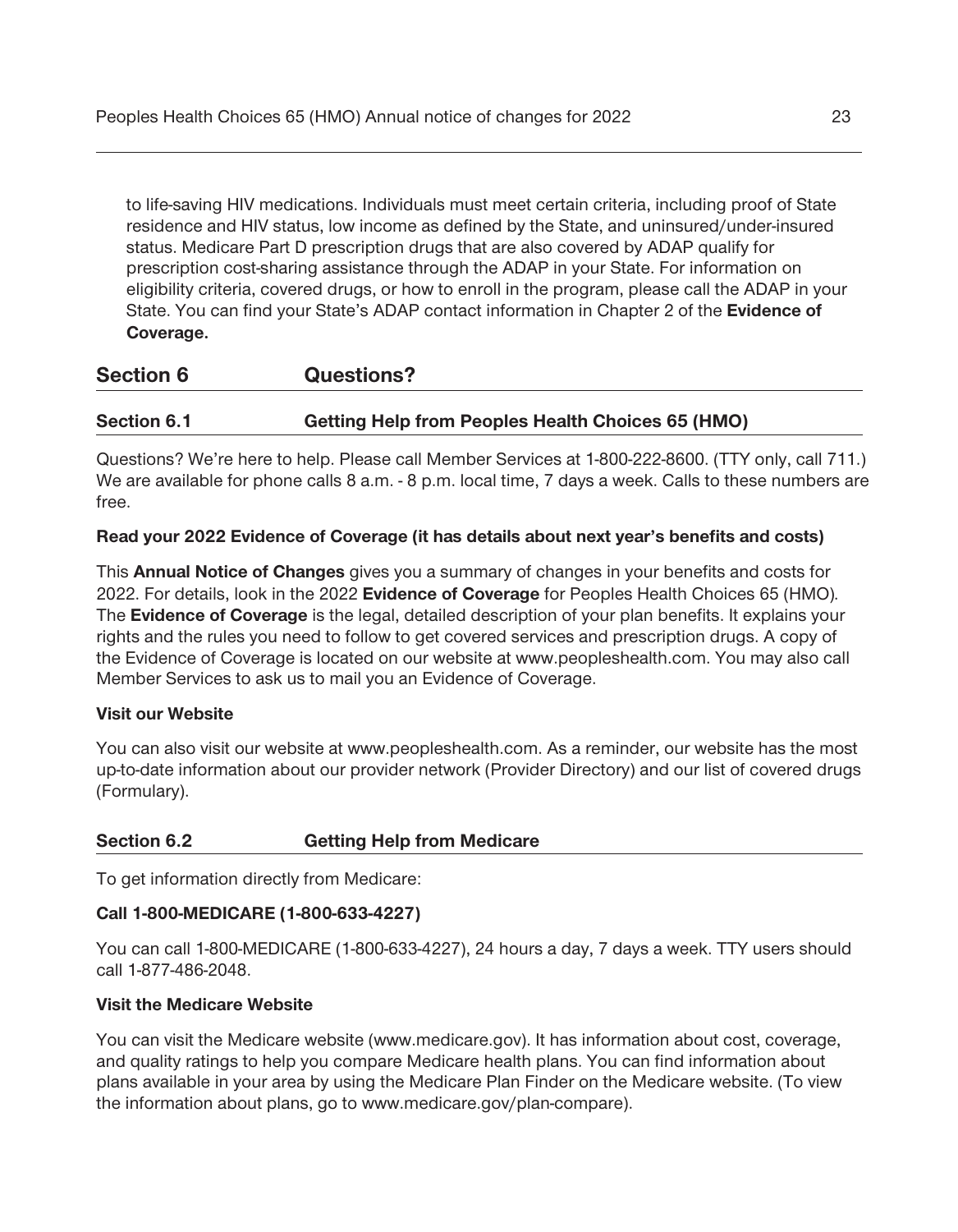#### **Read Medicare & You 2022**

**You can read the Medicare & You 2022 Handbook. Every year in the fall, this booklet is mailed to people with Medicare. It has a summary of Medicare benefits, rights and protections, and answers to the most frequently asked questions about Medicare. If you don't have a copy of this booklet, you can get it at the Medicare website (www.medicare.gov) or by calling 1-800-MEDICARE (1-800-633-4227), 24 hours a day, 7 days a week. TTY users should call 1-877-486-2048.**